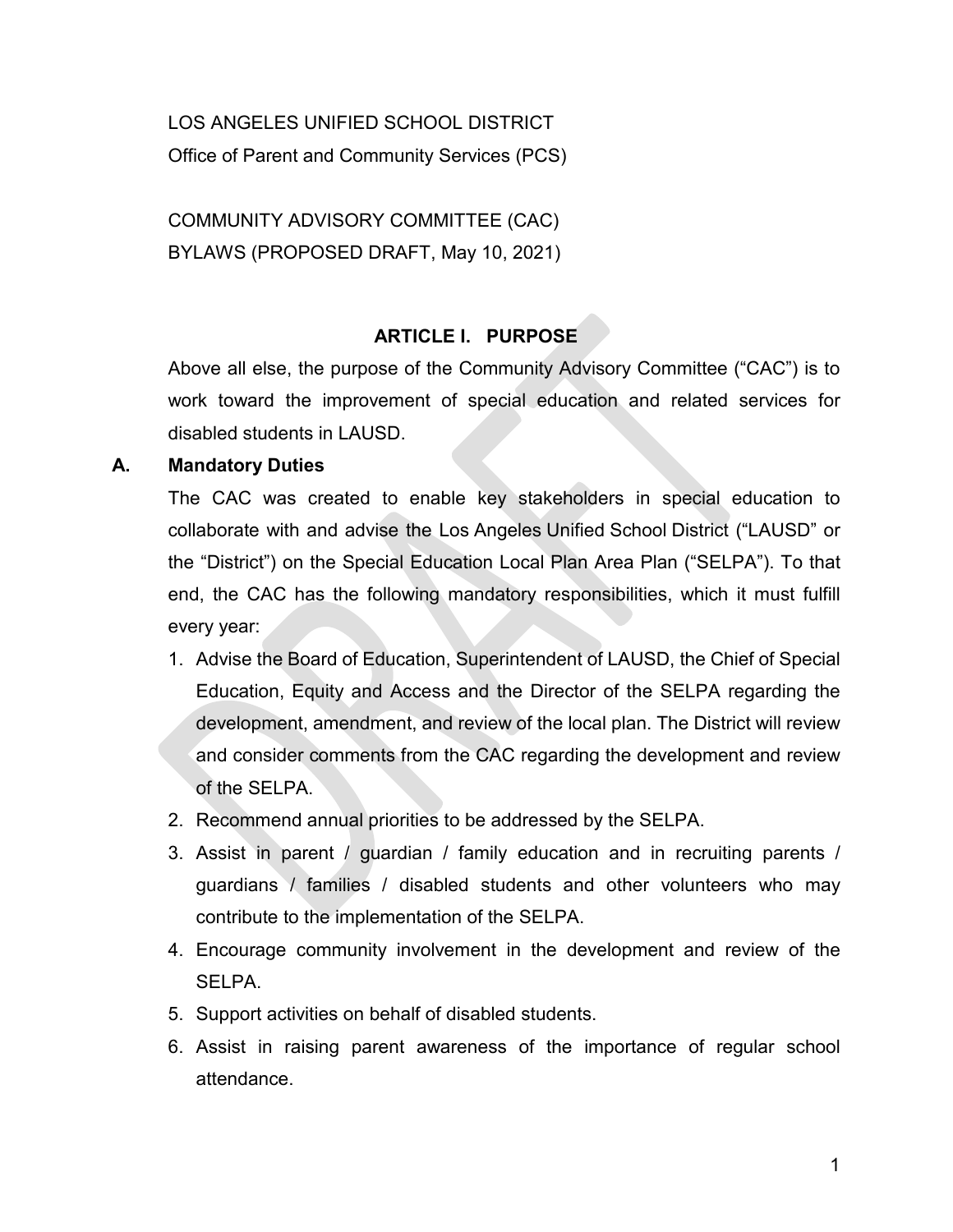7. Support community involvement in the Parent Advisory Committee (PAC) to encourage inclusion of parents / guardians / families of disabled students who also qualify for free or reduced-price meals, are "foster youth," or "pupils of limited English proficiency."[1](#page-1-0)

# **B. Other Activities Supporting the CAC's Larger Purpose**

Since its inception the CAC has evolved into more than just an advisory committee. The CAC may choose to use its position as a central parent committee to support disabled students in many different ways. For example, the CAC may:

- 1. Foster communication between LAUSD and parents / guardians / families of disabled students.
- 2. Organize and advocate for all special education stakeholders, including but not limited to parents / guardians / families of disabled students, special education and general education teachers, agencies and organizations that work for the benefit of disabled students, and disabled adults.
- 3. Empower special education stakeholders to voice their opinions on special education in LAUSD.
- 4. Gather and share stories of first-hand experiences with special education with general education teachers in order to inspire them to better understand and integrate disabled students into their classrooms.
- 5. Initiate and promote conversations abound disability rights, inclusion, and equity throughout Los Angeles and specifically as they pertain to special education.
- 6. Create and disseminate compelling messages and clear calls to action on behalf of disabled students.
- 7. Advocate for acceptance and inclusion of disabled students within the larger LAUSD community.
- 8. Partner with LAUSD to learn and share information about services, policies and priorities concerning special education.
- 9. Work with LAUSD to ensure clear and consistent communication of policies

 $\overline{a}$ 

<span id="page-1-0"></span><sup>1</sup> As defined in California Education Code § 42238.01.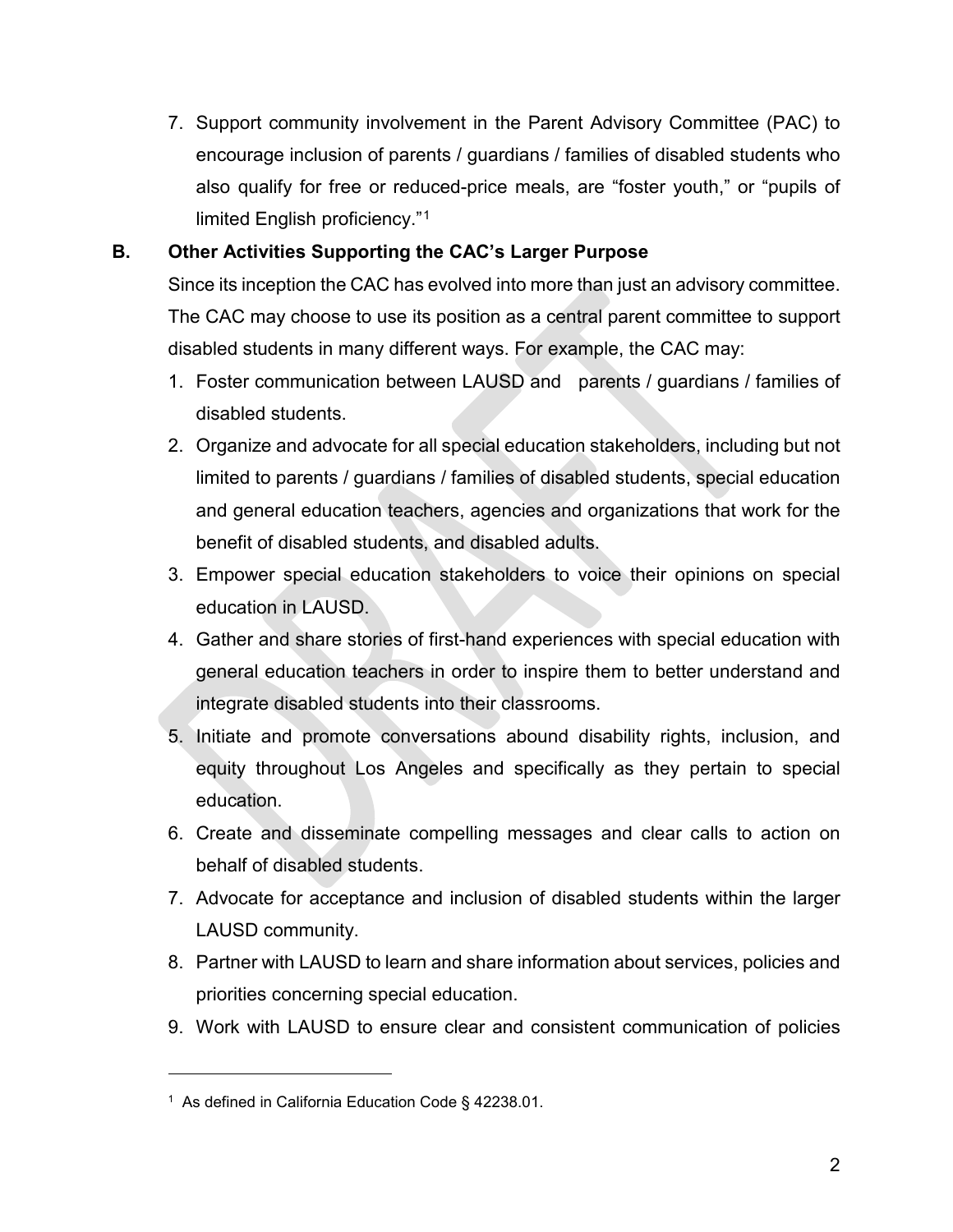and policy updates with parents / guardians / families of disabled students.

10.Develop and circulate pamphlets, videos, and other informational materials for the support and education of parents / guardians / families of disabled students.

#### **C. Purpose of Bylaws**

These bylaws exist to give CAC members the structure and guidance they need to accomplish all of these goals and more.

#### **D. Collaboration with LAUSD**

In order to achieve its goals, the CAC shall work cooperatively with LAUSD's Parent and Community Services (PCS). The role of PCS is to assist, enable, empower, and host the CAC. PCS schedules, hosts, and organizes trainings and meetings, works closely with the CAC to help its members accomplish their goals, and secures and provides meeting sites for both in-person and virtual meetings. Most actions of the CAC will be conducted in concert and cooperation with PCS.

PCS and the CAC are separate organizations even though they work together closely. The CAC and PCS may at times be unable to reach consensus about a CAC position or course of action. When this occurs, the CAC and PCS shall make every attempt to reach an agreement with one another in a spirit of transparency, collaboration, and always keeping in mind their mutual goal of serving disabled students.

# **ARTICLE II. AUTHORIZING STATUTES, POLICIES, AND PROCEDURES**

California Education Code sections 56190-56193, mandates Los Angeles Unified School District ("LAUSD") to establish a Community Advisory Committee ("CAC") with the goal of providing advisement on development, amendment and review of the Special Education Local Plan Area Local Plan ("SELPA"). The Local Plan describes the programs and services for all students with disabilities in the LAUSD. The CAC is governed by the Ralph M. Brown Act and Government Code section 54950 et seq.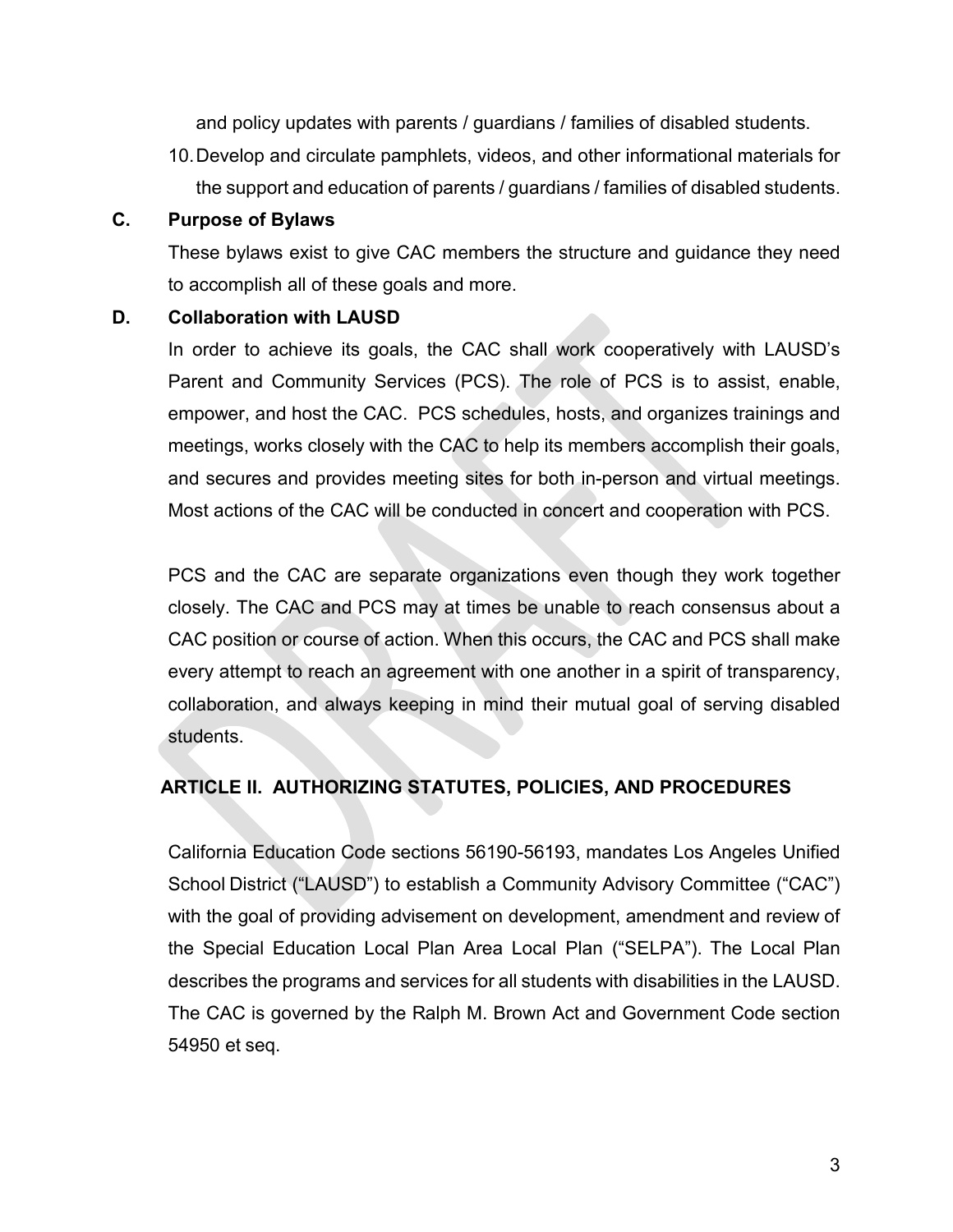The responsibility to advise, amend and review the SELPA is the most basic responsibility of the CAC, but the CAC may and shall engage in additional activities that support its purpose and mission. Section 56194 sets forth further duties that the CAC may undertake. This list is not exhaustive and may include any or all of the suggestions set forth in Article I B, or any other activities consistent with the purpose of the CAC.

The CAC is established, authorized, and guided by the California Education Code sections set forth in pertinent part in Appendix A.

Bylaws may never conflict with applicable federal law, state law or District policy. Should any provision be deemed in conflict, such provision shall be invalid and unenforceable. The LAUSD CAC is not authorized to enter into any contract, spend public funds, or represent the LAUSD SELPA without proper authorization from the District.

The CAC uses Robert's Rules of Order as a guide to conducting its business. Robert's Rules of Order are superseded by all federal and state laws, LAUSD policies, and CAC bylaws.

Robert's Rules of Order are only a tool for conducting CAC business and may not be used in any way that might disrupt, delay, confuse, or otherwise interfere with accomplishing CAC business in a timely and efficient manner.

# **ARTICLE III. MEMBERSHIP**

# **A. Definition:**

A member is defined as a representative or alternate appointed by the LAUSD Board of Education.

#### **B. Requirements:**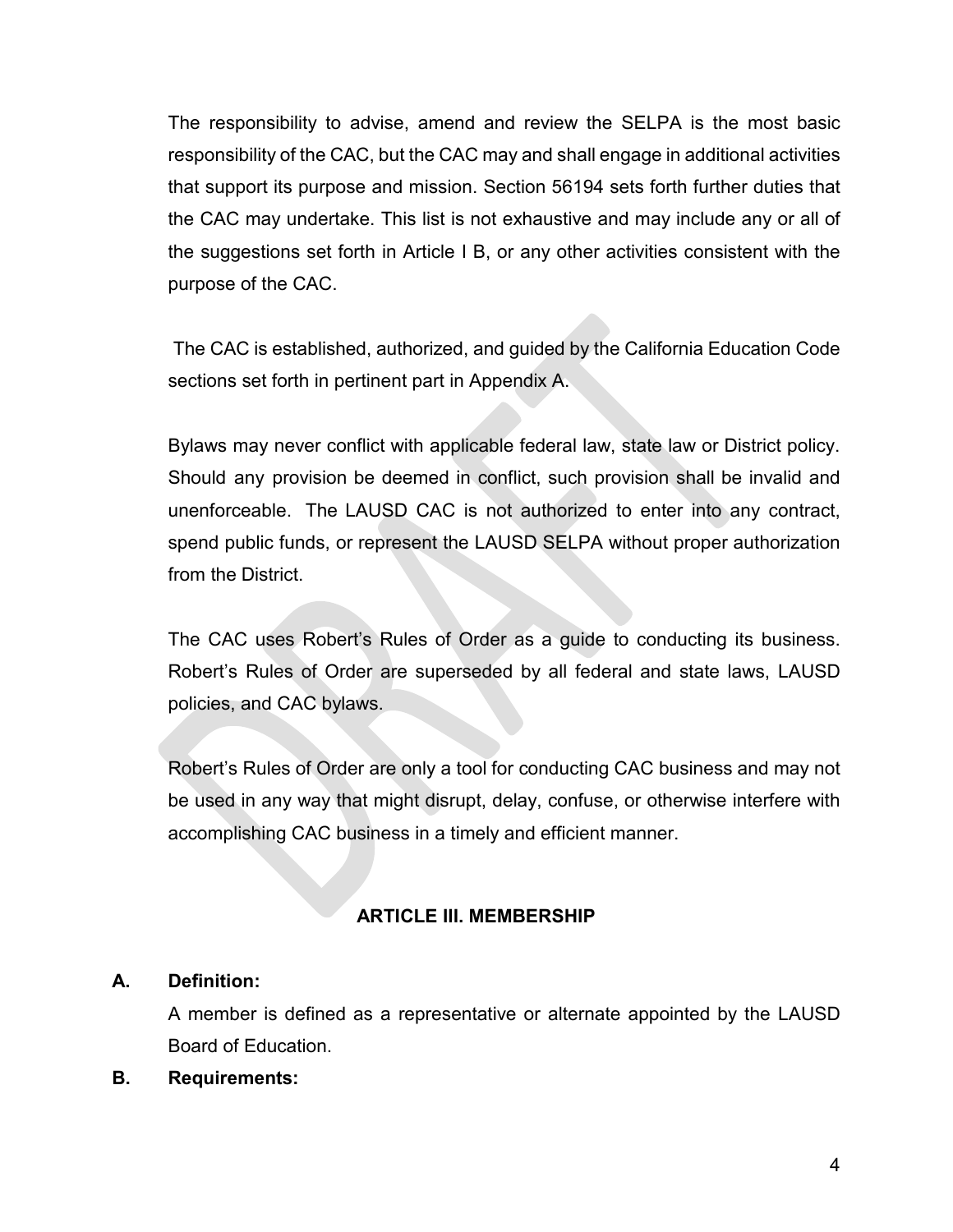Membership requirements are established by and based upon California Education Code sections 56191-56193.

# **1. LAUSD SELPA:**

CAC members must live, work, or attend or be the parent / guardian of a student attending a school within the LAUSD SELPA.

# **2. Consecutive Terms:**

Representatives who have served two full consecutive terms, or a total of four consecutive years, will not be eligible to serve for a period of one two-year term. Members whose terms are expiring may submit a membership application for a subsequent term.

# **3. Parent Majority:**

The CAC shall have a majority of parents of individuals with exceptional needs or disabilities enrolled in public or private schools within the LAUSD, including charter schools and non- public placements contracted with LAUSD, or enrolled in private schools participating in the local plan. A parent is defined in Education Code Section 56028.

# 4. **Number of Members:**

The CAC shall have thirty-two (32) representatives and shall include representation for each category listed below:

- a) adult with disabilities
- b) general education parent
- c) individual/Community member
- d) representative of public and private agency
- e) teacher with a general education credential
- f) teacher with a special education credential
- g) administrator representative
- h) pupil with disabilities enrolled in public or private schools within the LAUSD, including charter schools participating in the local plan.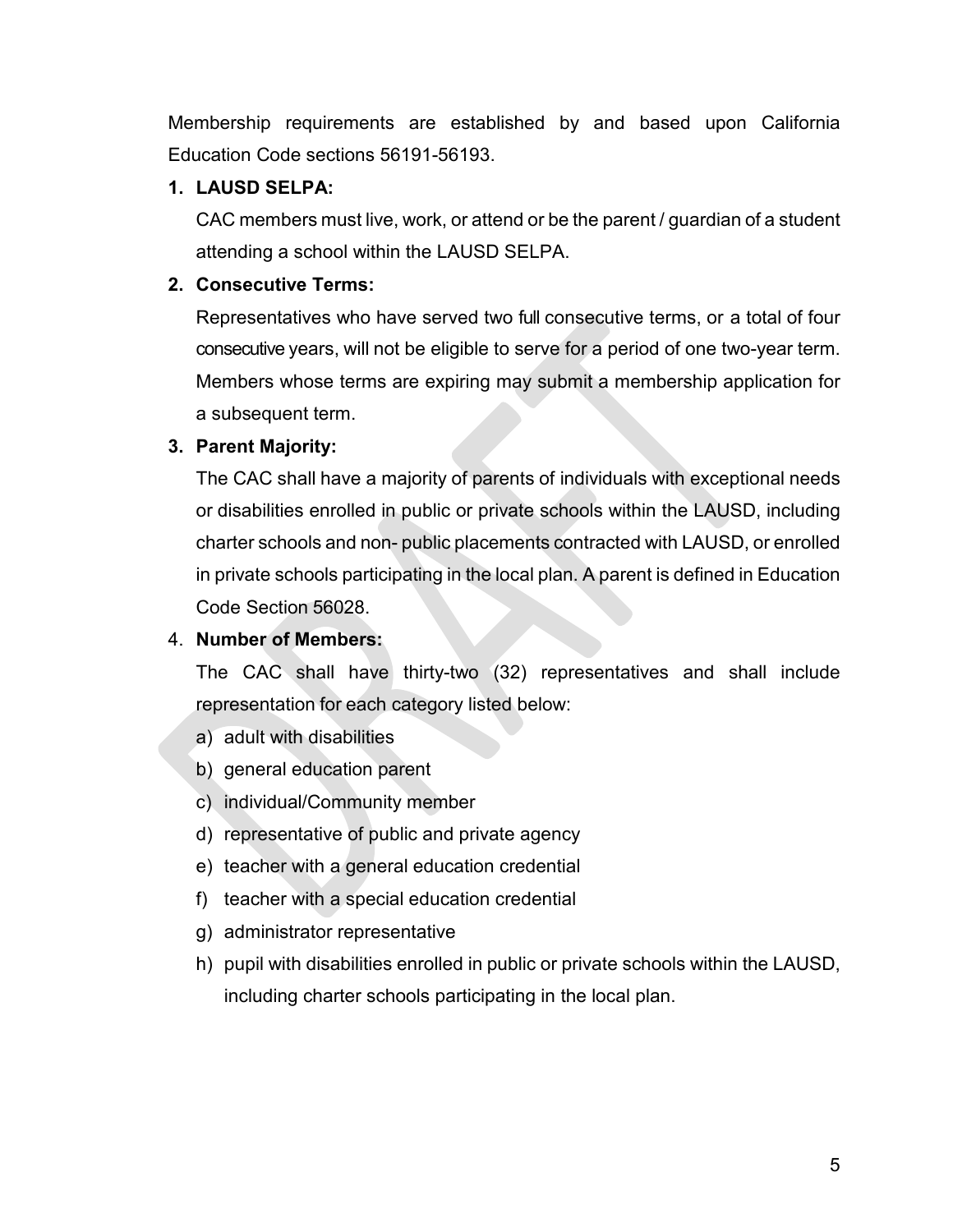| <b>Categories</b>                                          | Number of<br>representatives |
|------------------------------------------------------------|------------------------------|
| Parent of students with exceptional needs or disabilities  | Minimum of 17                |
| General Education Parents, including those with a 504 plan |                              |
| Adults with disabilities                                   |                              |
| Community Member (non-parent)                              | No more than 15<br>combined  |
| Representative of a public or private agency               |                              |
| <b>General Education Teacher</b>                           |                              |
| <b>Special Education Teacher</b>                           |                              |
| Administrator                                              |                              |
| Pupil with disabilities                                    |                              |

| Alternates for Parent of students with exceptional needs or disabilities |  |
|--------------------------------------------------------------------------|--|
| Alternates for all other categories                                      |  |
| <b>Total:</b> 32 representatives and 10 alternates                       |  |

#### **C. Application and Appointment Process:**

#### **1. Application:**

Prospective members may submit applications during Spring and Fall recruitment windows; however, CAC applications may be reviewed and considered for membership throughout the year if there are vacancies.

#### **2. Recommended Procedure:**

The process for appointment of new members shall proceed as set forth in the SELPA. Where possible, the process should include the following:

- a) No later than one month prior to the opening of an application window for the CAC, an Appointment Committee shall be formed, at least half of whom must be members of the CAC or selected by members of the CAC.
- b) The Appointment Committee shall adopt a selection method using a doubleblind review based upon a rubric developed collectively by the members of the Appointment Committee.
- c) During the application review window, applications shall undergo a preliminary review where LAUSD verifies whether applicants are eligible for membership under the California Education Code. Those that are determined eligible will proceed to further review.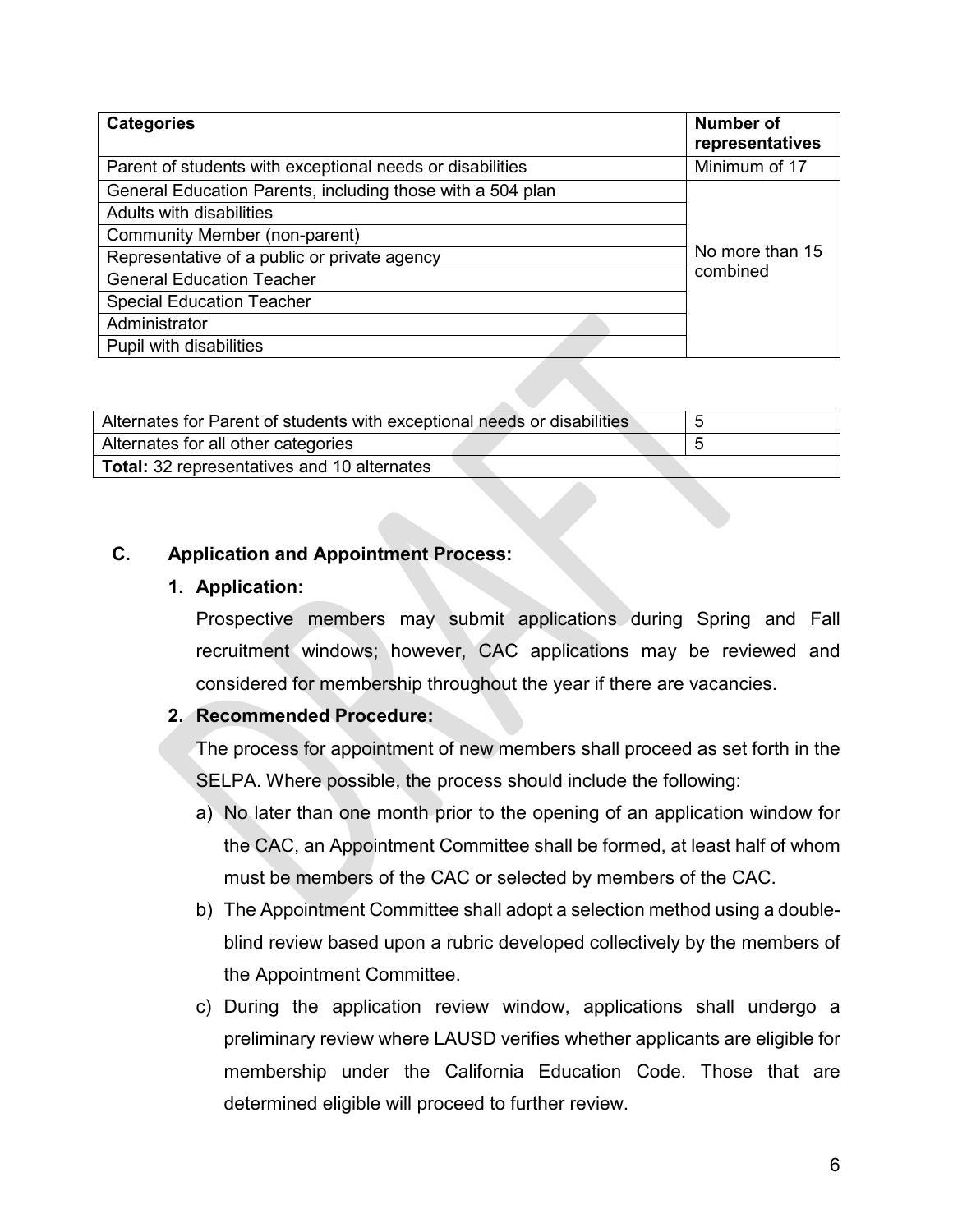d) Those applications that pass the preliminary review will then undergo the double-blind review process adopted by the Appointment Committee. Those with the highest scores from the double-blind review will be recommended to LAUSD for appointment to the CAC.[2](#page-6-0)

# **3. Appointment and Confirmation:**

Persons selected will be presented to the LAUSD Board of Education for appointment as members. Appointed members are responsible to the LAUSD Board of Education.

# **D. Term of Membership**

# **1. Regular Term**

Representatives may serve for a two school-year term (July 1-June 30), with half of the committee representatives' terms expiring on alternate years. Terms begin on July 1<sup>st</sup> and end on June 30 two years later.

# **2. Terms for Alternates**

If an alternate fills a vacancy in a category for which he or she was appointed, the alternate will become a member and will complete the term. Alternates will serve for no longer than one year and may apply to be a representative for the following year.

# **3. Terms for Elected Officers**

Members who serve on the Executive Committee of the CAC (Chair, Vice-Chair, Training and Education Officer, Secretary, Public Relations Officer, Parliamentarian, Historian, and Student Representative) will retain their membership and remain in office until the following year's Executive Committee is elected and seated. During the transition period, officers will plan for and support the process of transitioning from one Executive Committee to the next.

# <span id="page-6-0"></span>**E. Alternates**

 $\overline{a}$ 

**1. Number**

 $2$  Please note that the application process set forth herein is a recommendation by the CAC to the drafters of the SELPA. The SELPA takes precedence over these bylaws, and therefore the appointment process may differ significantly from the process described in these bylaws.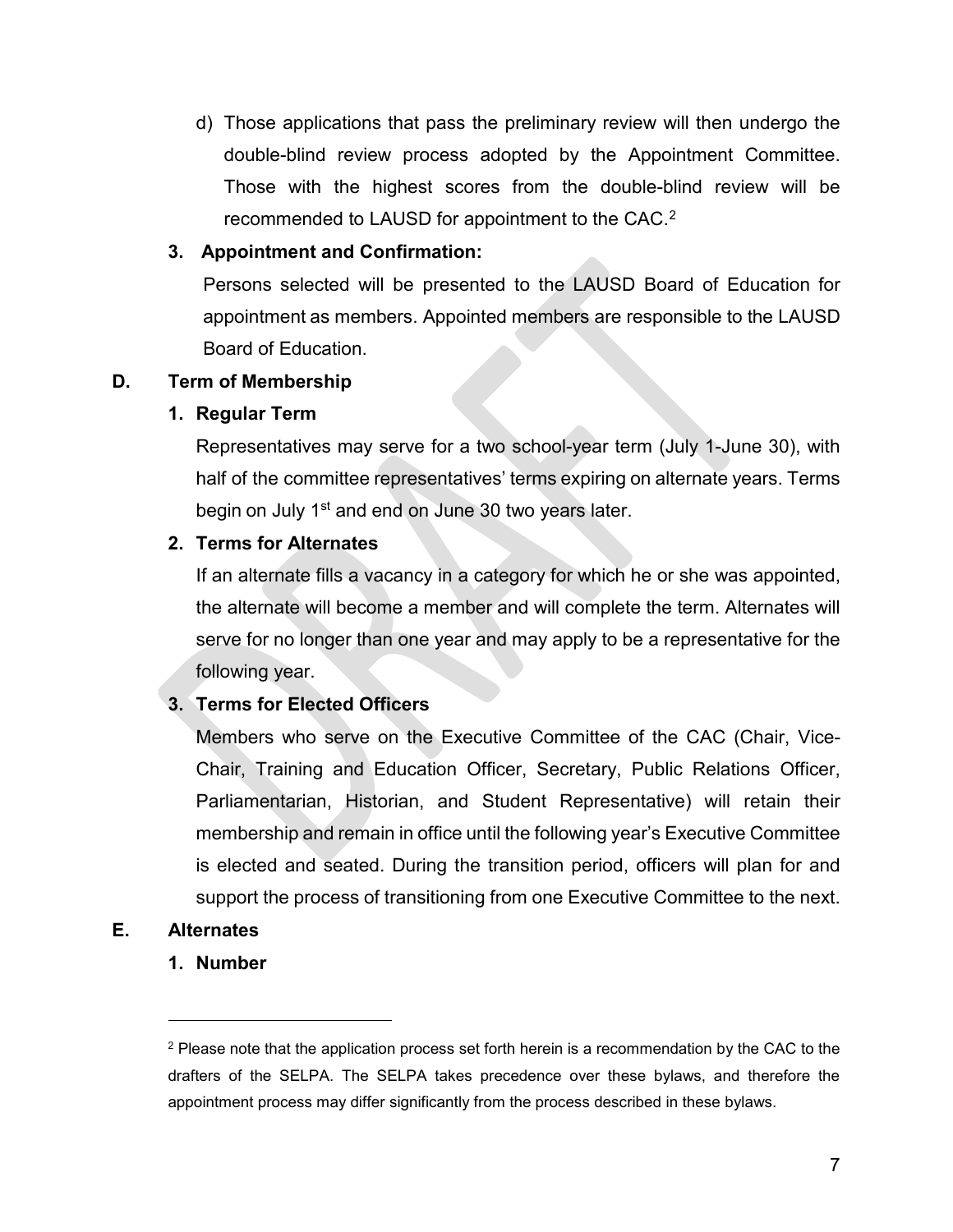The CAC membership shall have five (5) alternates for the membership category of "parent of students with exceptional needs or disabilities." The CAC shall have five (5) additional alternates representing the remainder of the membership categories.

# **2. Voting**

Alternates do not have voting privileges and are not counted for the establishment of quorum. Alternates are not eligible to serve as officers.

# **3. Seating**

An alternate may be seated within their category as a voting member, when:

a) A representative arrives thirty (30) minutes after the scheduled start time of a meeting.

b) A representative resigns or is terminated.

Alternates who are seated will serve as the official voting members for the duration of that meeting, regardless of whether the official representative arrives.

# **F. Rights and Duties of Members**

# **1. Voting**

Each representative is entitled to vote on those matters submitted to voting under subject matter jurisdiction of the SELPA and the Ralph M. Brown Act. No absentee ballots, voting by proxy or secret ballots are permitted. Individuals must be physically present or attending virtually over the internet or by phone in order to be elected as an officer[3](#page-7-0).

Voting on any issue (action items) is done based on the Ralph M. Brown Act, Government Code § 54953, and will be done on a roll call basis.

# **2. Conduct**

 $\overline{a}$ 

Members' actions must adhere to the CAC Bylaws, the District's Operating Norms<sup>[4](#page-7-1)</sup> and Code of Conduct and the Board of Education's Resolution to enforce the Respectful Treatment of All Persons. Failure to adhere to the District's Operating

<span id="page-7-0"></span> $3$  Note that these provisions may change as portions of the Brown Act are suspended by executive order of the Governor or replaced by new legislation.

<span id="page-7-1"></span><sup>4</sup> Norms are set forth in APPENDIX 2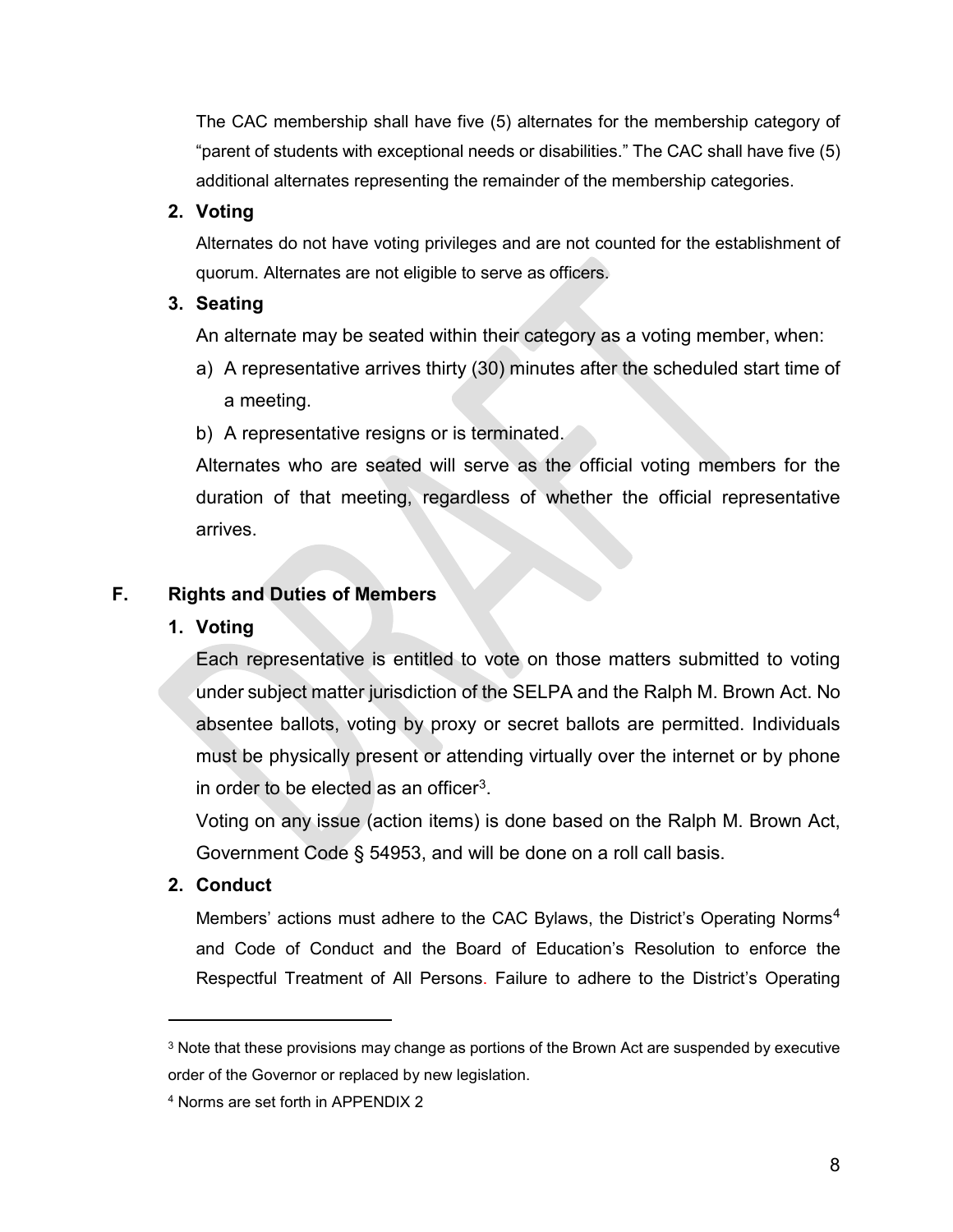Norms and Code of Conduct, and the Board of Education's Resolution to enforce the Respectful Treatment of All Persons may result in suspension or termination from the CAC.

#### **3. Reimbursement**

Representatives and alternates will be reimbursed according to District policy and/or the PCS guidelines for reimbursement. Representatives and alternates must be present at meetings for at least two hours to receive mileage and childcare reimbursement.

#### **4. Attendance**

- a) Members must attend a minimum of two (2) hours to be counted as present.
- b) Representatives authorized for teleconferencing privileges must comply with all requirements according to the Brown Act, Government Code section 54953.
- c) Non-student representatives may not be absent for more than a total of three (3) of the regularly scheduled meetings. After missing the third meeting, the representative's membership will automatically be terminated, and a letter of termination will be sent. Representatives will receive attendance letters notifying them of their second and fourth absences.
- d) Student representatives may not be absent for more than a total of five (5) of the regularly scheduled meetings.

# **5. Participation in One or More Standing or Ad-Hoc Committee**

All members are highly encouraged to participate in one or more standing or ad-hoc committees.

# **6. Mentorship**

All returning members are highly encouraged to act as a mentor to a new member. Mentors are expected to speak to new members about their experiences on the CAC and serve as a resource for any questions or concerns the new member may have.

New members will generally be matched with a mentor if sufficient volunteers are available. Due to time and scheduling constraints, some mentors may be assigned multiple new members.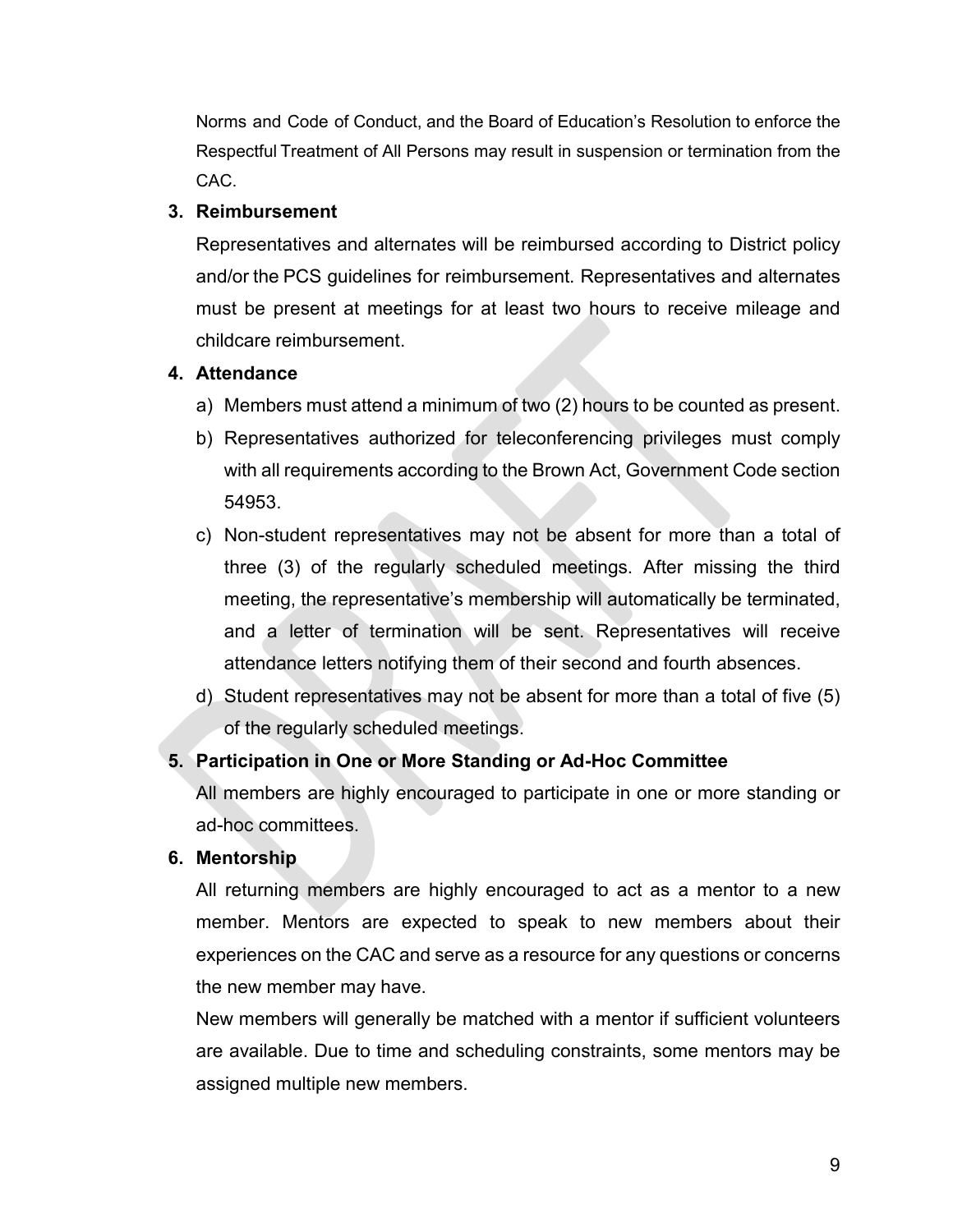#### **7. Resignation**

Any member may resign from his/her position at any time but must do so in one of the following ways: in writing, verbally, by email or by telephone to PCS staff. All resignations received will be documented and kept on file at the Office of Parent and Community Services for a period of five years.

# **8. Confidentiality**

Members' information shall be kept confidential and will not be used for personal matters.

# **ARTICLE IV. TERMINATION**

#### **A. Absence**

Membership shall terminate upon the third absence from CAC regularly scheduled meetings within one school year.

# **B. Loss of Category**

A member may be terminated from the CAC when he/she loses the association with the category he/she represents. Examples of loss of association: parents of students who are no longer attending a school in the SELPA, or non-parent members who no longer work or reside within the SELPA.

# **C. Misconduct**

A member may be terminated from the CAC when he/she speaks/acts on behalf of any LAUSD committee without prior authorization.

A member may be terminated for multiple violations of the Code of Conduct ("Norms") at the discretion of LAUSD.

# **D. Procedures**

A member will be notified of his/her termination by letter, which will be mailed to the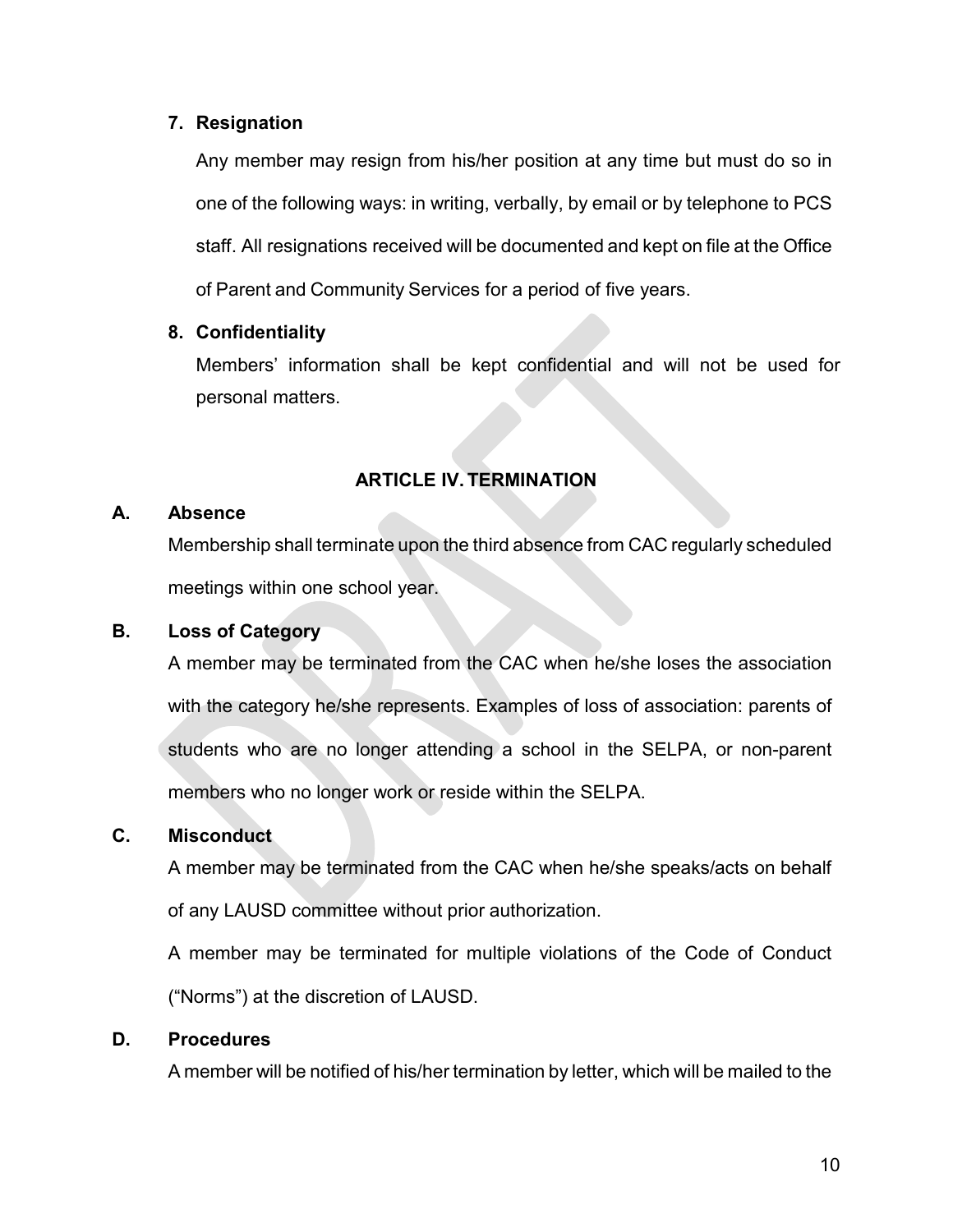member's current address on file. A member who has been terminated may not

apply to be a member of the CAC for a period of one school year.

Members may be terminated for failure to adhere to the District's Operating Norms

and Code of Conduct.

Membership on the CAC is not transferable.

# **ARTICLE V. THE EXECUTIVE COMMITTEE / OFFICERS**

# **A. The Executive Committee**

The Executive Committee is composed of the Officers of the CAC.

# **B. Officer Positions**

The officers of the CAC shall be:

- 1. Chairperson
- 2. Vice-Chairperson
- 3. Secretary
- 4. Parliamentarian and Historian
- 5. Public Relations Officer
- 6. Training and Education Officer
- 7. Student Representative
- **C. Term**

CAC officers will serve a term of one school year, to begin on the date they are elected and to end on the date the next year's officers are elected.

# **D. Eligibility**

The positions of Chairperson and Vice-Chairperson must be filled by members in the category of "parent of students with exceptional needs or disability" - be a parent or guardian of one or more students with exceptional needs or disabilities, enrolled in public or private schools within the LAUSD including Districtcontracted non-public school placements and District-contracted charter schools participating in the local plan.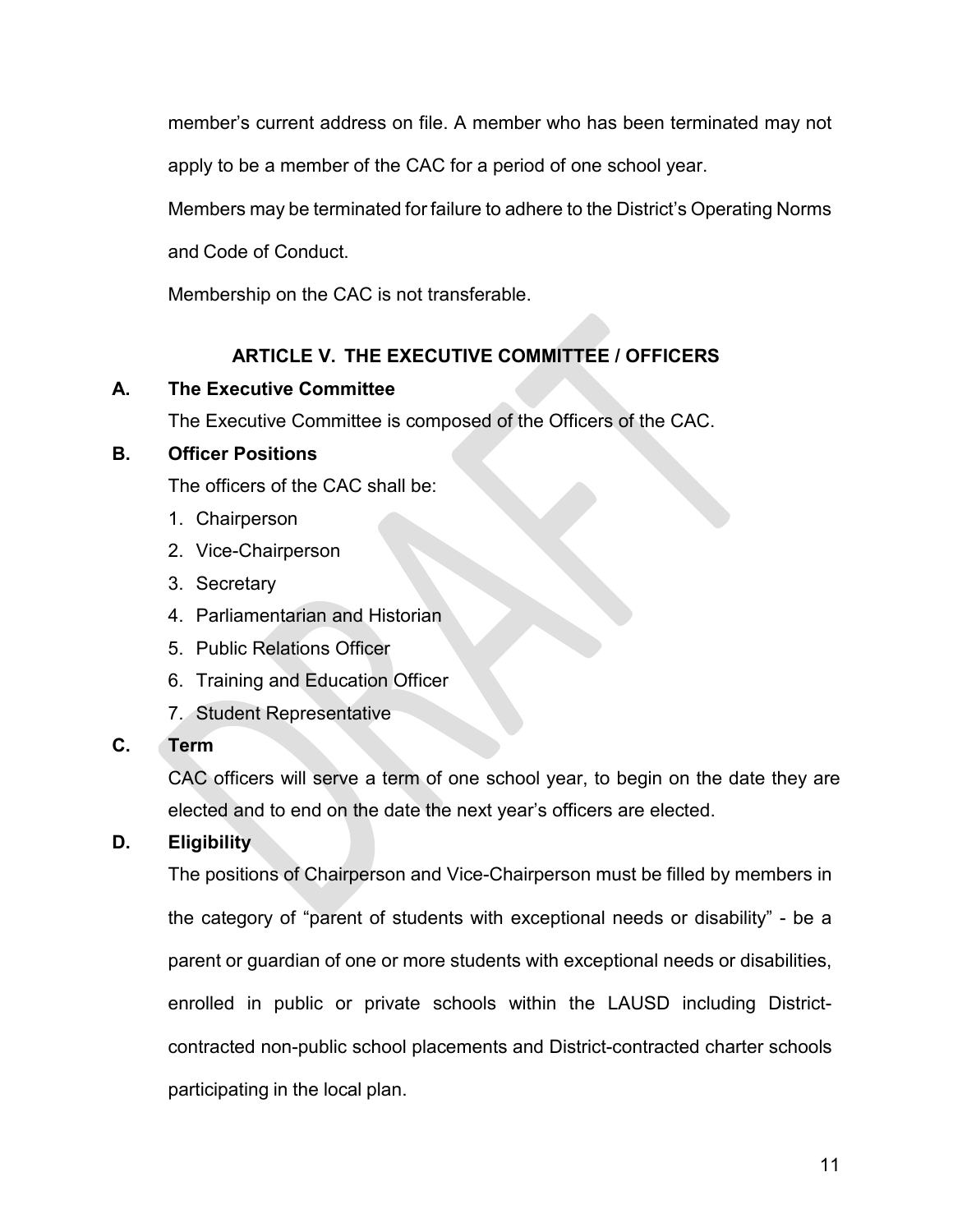The position of Student Representative must be filled by a student member of the CAC.

The positions of Secretary, Parliamentarian, and Training and Education Officer may be filled by an individual from any category of membership, subject to requirements for length of membership as set forth below.

Alternates may not serve as officers.

#### **E. Election**

Individuals wishing to be considered for office are highly encouraged to submit a statement describing their interest in the position and their qualifications prior to the election.

All officers will be duly and democratically elected by majority roll call vote of CAC representatives.

If no individual receives a majority of the vote, a run-off election will be held immediately between the two candidates who received the most votes.

In the case of a tie between three or more candidates, a run-off election will be held between all candidates who tied for the highest number of votes.

If a member wishes to withdraw their candidacy, they may do so at any time prior to the run-off election. If a candidate wishes to withdraw during or after the run-off election, the voting process must begin again.

Officers will assume their positions following the conclusion of all officer elections.

# **F. Officer Responsibilities**

- 1. Become familiar with the content of the CAC Bylaws, the LAUSD SELPA, and all laws governing the CAC including the California Education Code and the Brown Act.
- 2. Plan the agenda for each CAC meeting with LAUSD staff.
- 3. Meet and make presentations to the Board of Education when called to do so.
- 4. Provide written or oral reports to the SELPA Director and to the membership of any meetings and activities in which officers participate when representing the CAC. However, no officer may represent the CAC or LAUSD at any event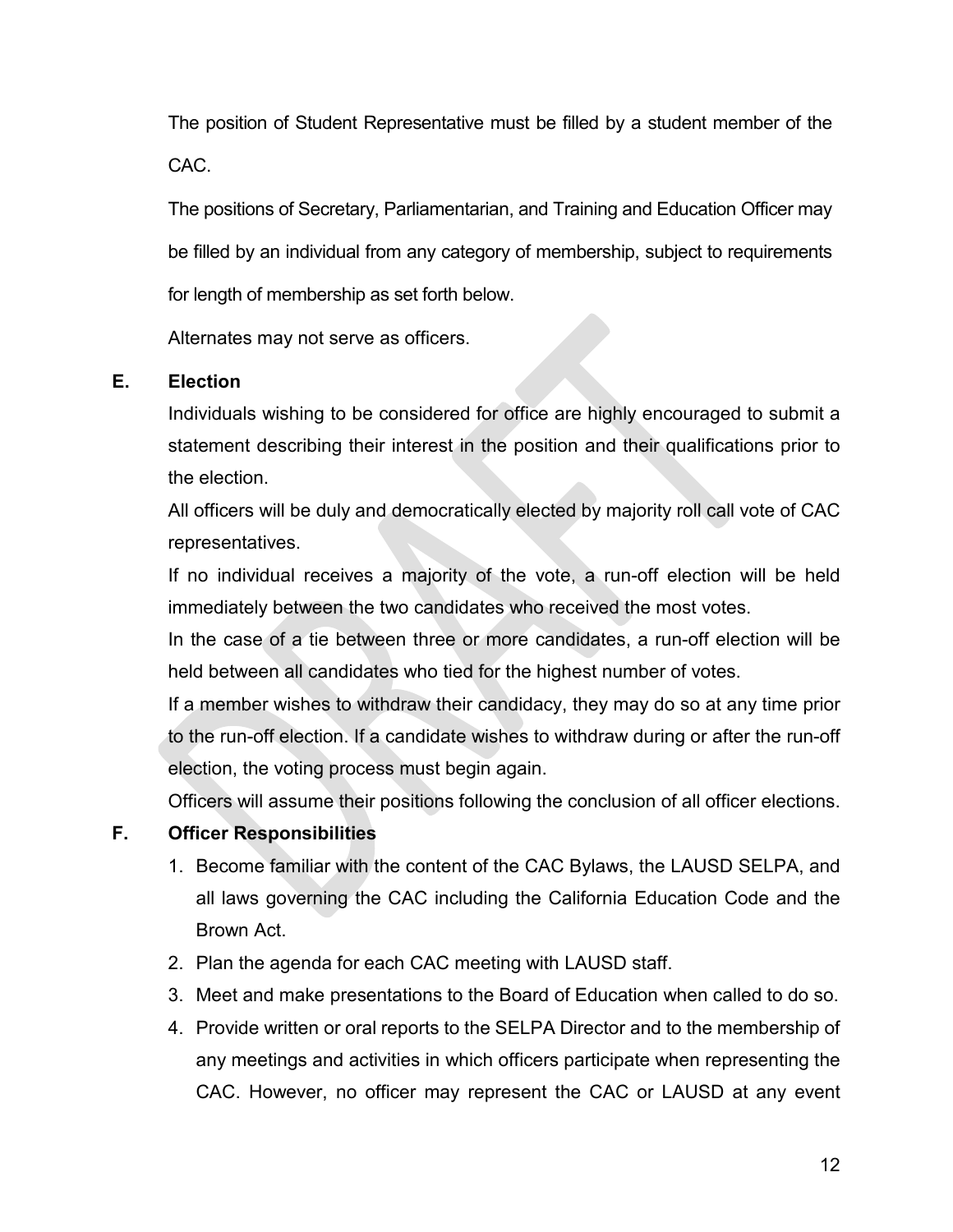without prior authorization from LAUSD.

- 5. Assist in recruitment of members.
- 6. Be fair and impartial at all times and ensure that all members have the opportunity to be heard.
- 7. Be welcoming and respectful to the membership of the CAC and other central parent committees (the Parent Advisory Committee and the District English Learner Advisory Committee), as well as to the PCS staff, in all CAC-related communications whether oral, written, or electronic.

# **G. Officer Duties**

#### **1. Chairperson**

The Chairperson shall:

- a) Have one year of verifiable experience as a CAC member within the past five (5) years.
- b) Not be an employee of LAUSD.
- c) Preside at all CAC meetings unless, due to absence or conflict of interest, they ask the Vice-Chair preside in their place.
- d) Finalize the CAC's recommendations for the agenda and submit to LAUSD for approval.
- e) Maintain fairness and impartiality while conducting CAC business and utilize an objective and impersonal approach, particularly when presiding over divisive issues.
- f) Sign all letters, reports, and other communications of the CAC.
- g) Provide a brief written and oral report at each CAC meeting.
- h) Serve as the representative of the CAC on the LAUSD Board of Education when applicable.
- i) Serve as an *ex officio* member of all standing and ad-hoc committees.
- j) Chair the Executive Committee.

# **2. Vice-Chairperson**

The Vice-Chairperson shall:

a) Be a parent of a pupil with exceptional needs or disabilities currently enrolled in public or private schools within the LAUSD including District- contracted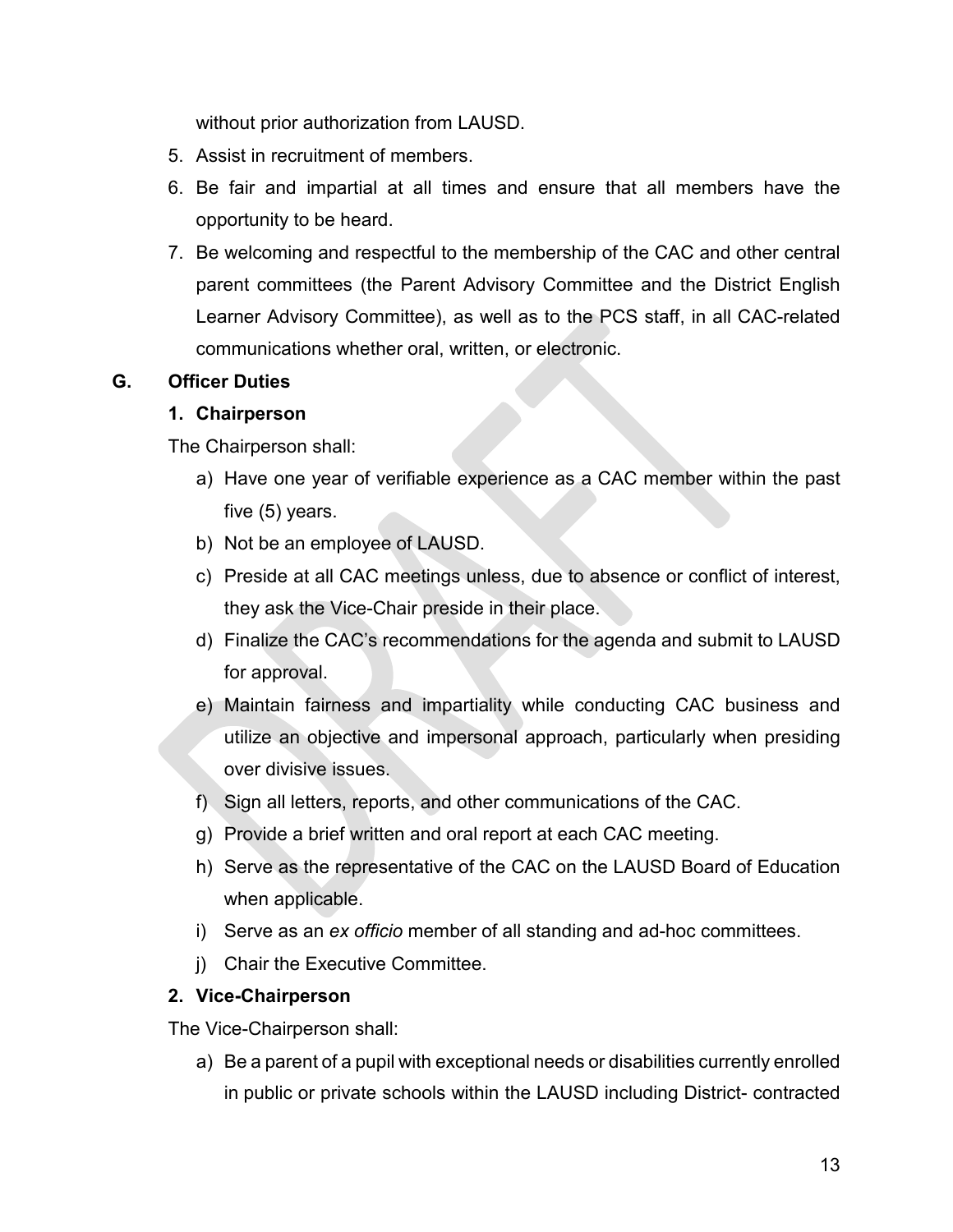non-public school placements and District-contracted charter schools participating in the local plan.

- b) Have one year of verifiable experience as a CAC member within the past five (5) years.
- c) Represent the Chairperson in his/her absence or in assigned duties as prescribed by LAUSD.
- d) Assist with written motion forms.
- e) Serve as the Chairperson through succession if the Chairperson is no longer able to serve, and if the Vice-Chairperson accepts the position. If not, an election for Chairperson will occur.
- f) Assist the secretary as needed.
- g) Be responsible for activating and presiding over the selection of the chair of the Planning, Monitoring, and Evaluation Committee. May chair the Planning, Monitoring, and Evaluation Committee.

# **3. Secretary**

The Secretary shall:

- a) Be any CAC representative.
- b) Keep minutes of all meetings of the CAC.
- c) Provide the original meeting minutes to LAUSD.
- d) Conduct roll call to establish quorum.
- e) Conduct roll call for voting.
- f) Maintain a current attendance roster.
- g) Serve in supporting leadership roles as needed in any of the Standing Committees. May serve as Chair of any subcommittee if selected or elected to do so.

# **4. Parliamentarian and Historian**

- a) Be any CAC representative with one year of verifiable experience within the past five (5) as a CAC member or a member of another central parent committee.
- b) Assist the Chairperson in ensuring all rules and Bylaws are followed. Make rulings on proper procedure when asked to do so by the Chairperson.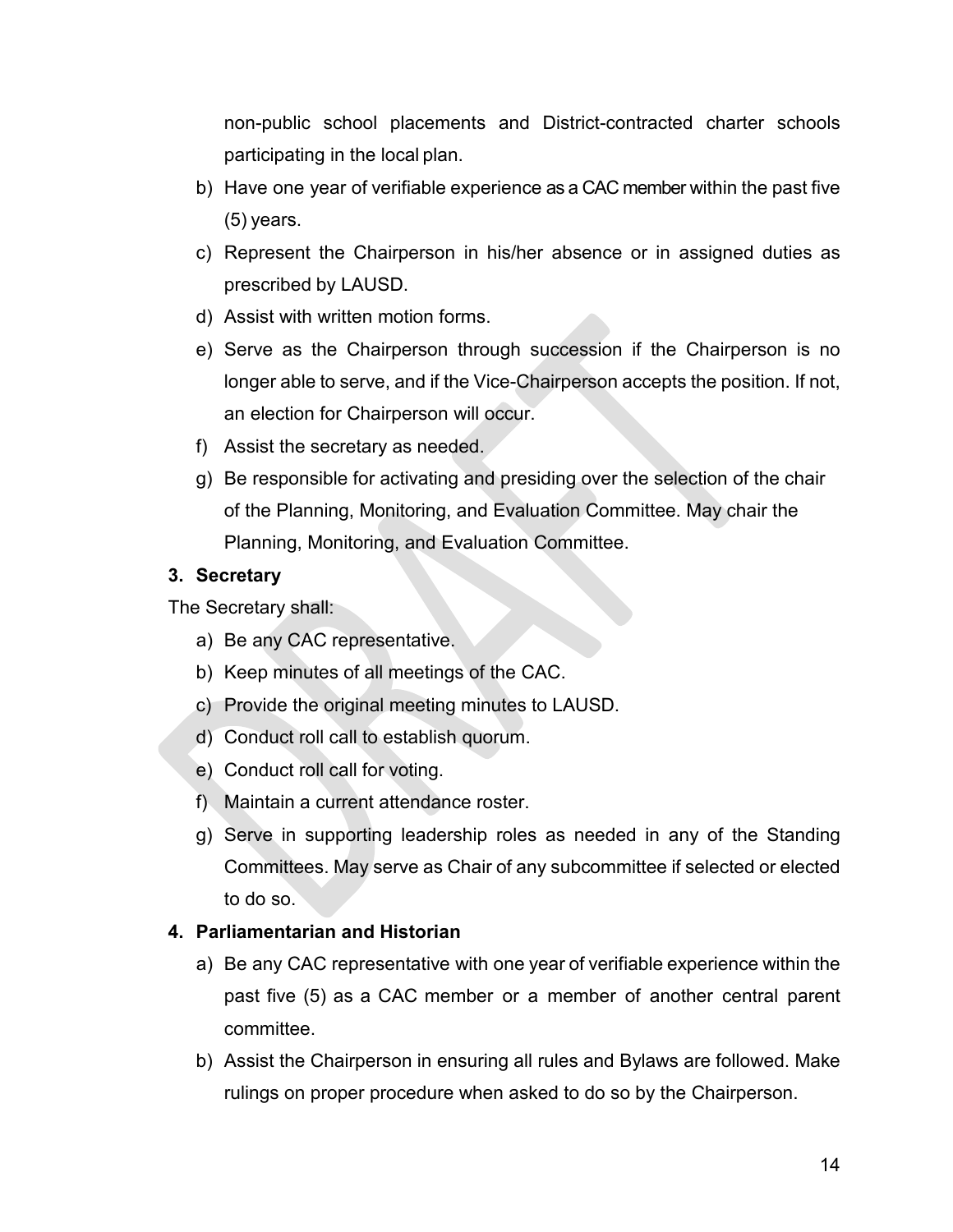- c) Be knowledgeable about CAC Bylaws and parliamentary procedure as set forth in Robert's Rules of Order, as well as California Education Code and the Brown Act.
- d) Assist with comments and questions by members and the public.
- e) Assist with the attendance roster.
- f) Announce public comment on the agenda.
- g) Conduct and keep a record of exit interviews with outgoing members. During the interview, the Historian shall invite the outgoing member to share:
	- The most important accomplishments of the CAC during their tenure.
	- The priorities they would like addressed in the following year.
	- Their opinion of which practices should continue and which should be amended.
	- Their fondest memories and greatest challenges while serving on the CAC.
- h) Be responsible for activating and presiding over the selection of the chair of the Bylaws Committee. May serve as chair of the Bylaws Committee.

# **5. Public Relations Officer**

The Public Relations Officer shall:

- a) Be any CAC representative.
- b) Promote the actions and purpose of the CAC to the public.
- c) Represent the opinions of the CAC when authorized by the District.
- d) Assist committee members and guests with questions and concerns.
- e) Lead recruitment effort.
- f) Give a written or oral report on activities.
- g) Be responsible for activating and presiding over the selection of the chair of the Parent Ambassadors Committee. May serve as chair of the Parent Ambassadors Committee.

# **6. Training and Education Officer**

The Training and Education Officer shall: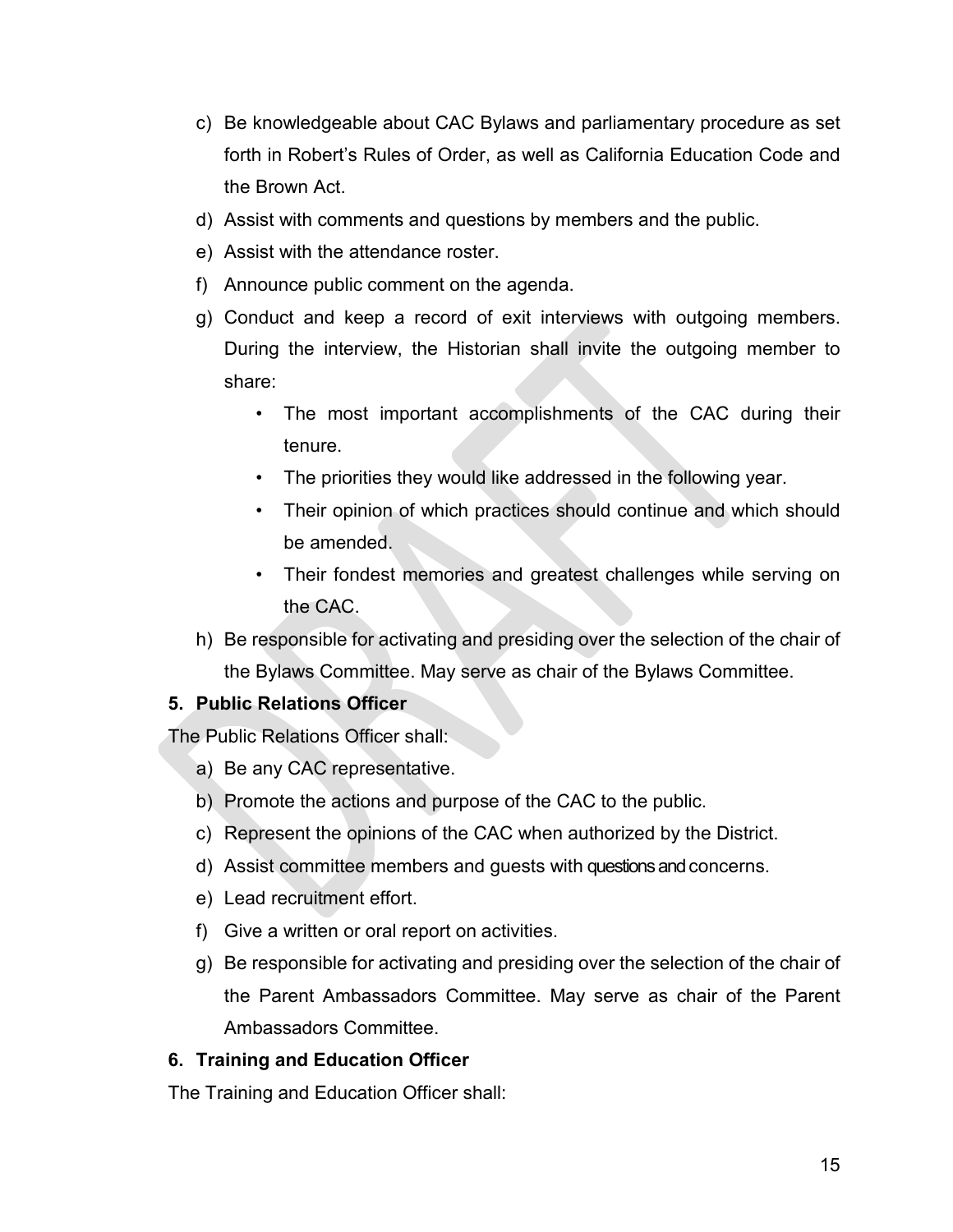- h) Be any CAC representative with one year of verifiable experience within the past five (5) as a CAC member.
- i) Be responsible for activating and presiding over the selection of the chair of the Training and Education Committee. May serve as chair of the Training and Education Committee.

#### **7. Student Representative**

The Student Representative shall:

- a) Be any student member of the CAC
- b) Speak with other student members about their experiences with special education in LAUSD and serving on the CAC.
- c) Report to the Executive Committee on the experiences and perspectives of other special education students.

# **H. Officer Vacancy / Termination of Officers**

An officer vacancy occurring during the year shall be filled by election for the remaining portion of the term at the next regularly scheduled meeting. Only qualified CAC representatives are eligible to fill any vacancy.

# **ARTICLE VI. MEETINGS**

Meetings of the CAC will be subject to the Ralph M. Brown Act, Government Code sections 54950 *et seq.* and to the LAUSD's Operating Norms, the Board of Education's Resolution to enforce the Respectful Treatment of All Persons and Code of Conduct for Central District Advisory Committees and School Site Councils. All meetings shall be open to the public. The CAC also follows the latest edition of Roberts Rules of order, parliamentary procedures to the extent the Rules do not conflict with the above or with the timely and efficient conduct of CAC business.

# **A. Meeting Schedule**

CAC shall hold its regular meetings monthly throughout the year. Each regular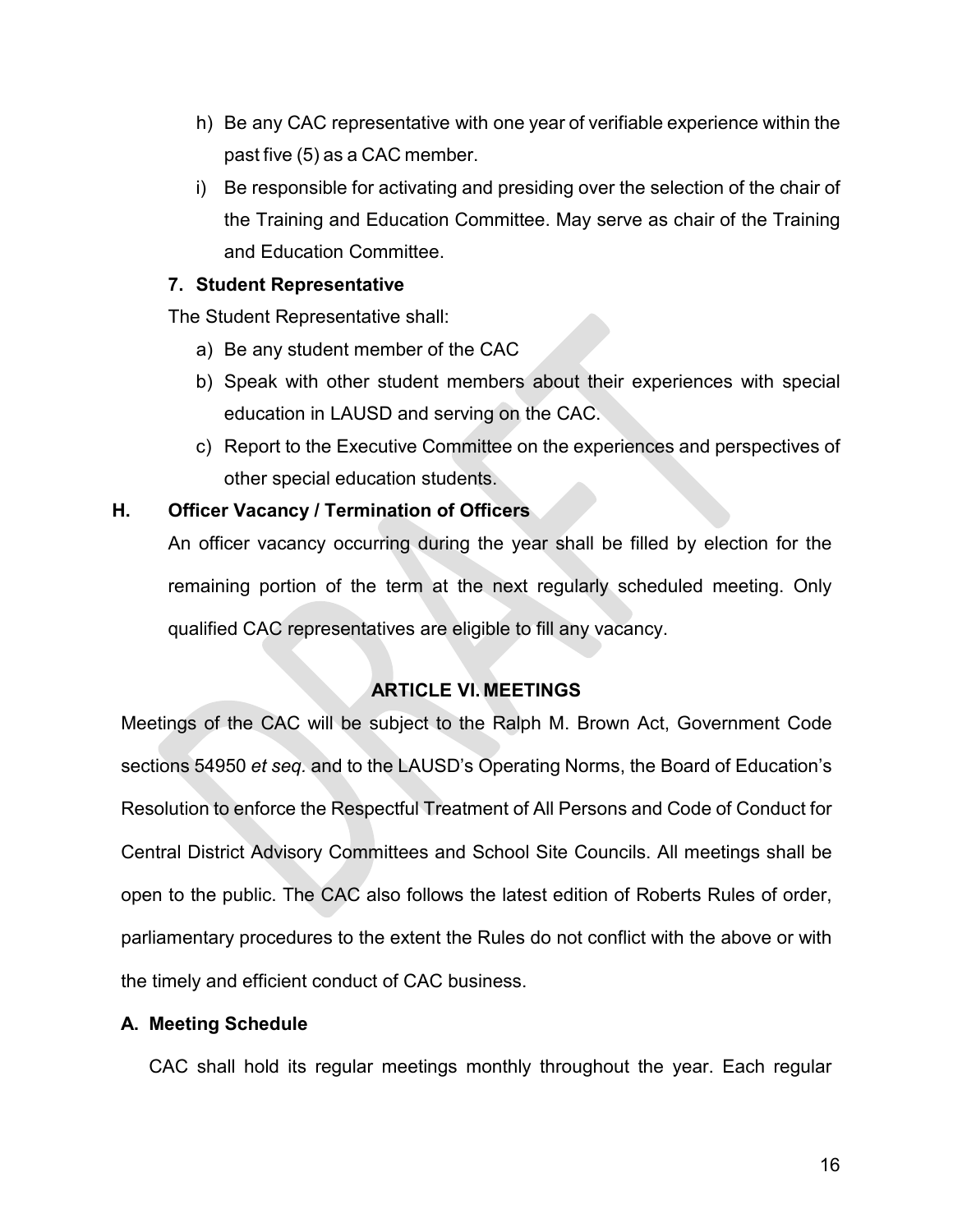meeting will be scheduled to take up to three hours, but may be extended by majority vote in order to complete the agenda.

Where possible, no more than ninety minutes of each regular monthly CAC meeting should be taken up by trainings or presentations by individuals and organizations that are not part of the CAC. Each meeting should have at least ninety minutes devoted to conducting the business of the CAC, such as hearing and discussing reports from Subcommittees and Ad-Hocs, making, debating, and voting on motions, reviewing and approving meeting minutes, and discussing possible business for future meetings.

Training and Education meetings, including informational presentations from divisions of LAUSD, will, where possible, be held separately as needed, and generally on a monthly basis.

Special sessions for review and comment on the SELPA Local Plan will be held as needed.

CAC Officers or members may call additional meetings and Standing Committee or Ad-Hoc Committee meetings in consultation with LAUSD as needed.

#### **B. Teleconference**

Members of the CAC and members of the public may attend meetings in person or by teleconference.

For the purposed of this section, "teleconference" means a meeting of a legislative body, the members of which are in different locations, connected by electronic means, through either audio or video, or both. The teleconference location shall be identified in the agenda of the meeting and the location shall be accessible to the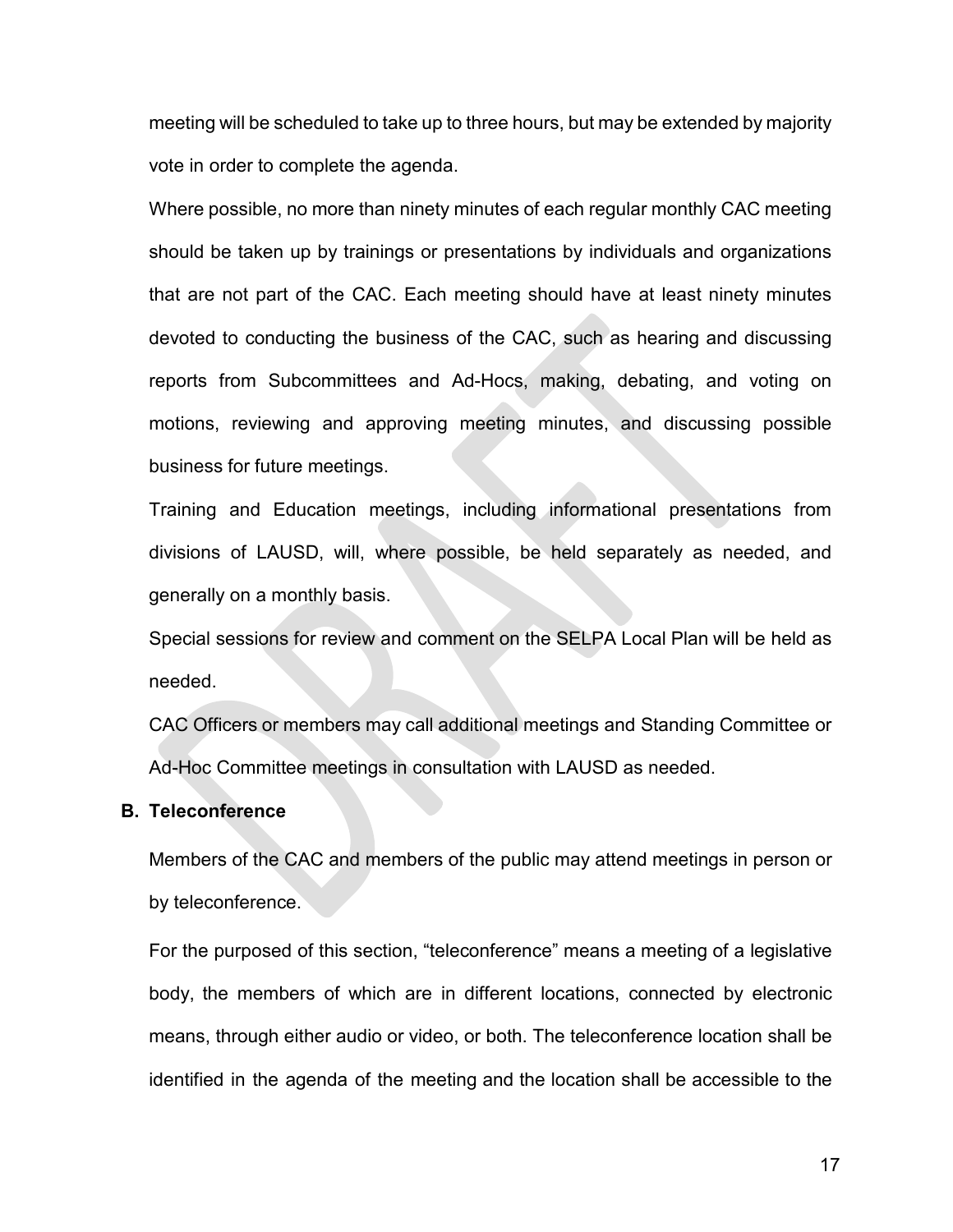public. Government Code Section 54953 of the Ralph M. Brown Act dictates under what conditions these actions shall be taken:

- 1. The teleconference meeting shall comply with all other requirements.
- 2. All votes shall be taken by roll call.
- 3. The agenda shall be posted at all teleconference sites.
- 4. Each teleconference site shall be identified on the meeting's posted notice and agenda.
- 5. Each teleconference site shall be accessible to the public.
- 6. The public shall be provided an opportunity to address the CAC from each of the teleconference sites.
- 7. At least a quorum of CAC representatives shall participate from within the boundaries of the Local Plan Area jurisdiction.

Representatives wishing to participate in CAC meetings via teleconference shall notify LAUSD, in writing, no less than five (5) business days before the scheduled CAC meeting. Such written notice will include the address of the proposed teleconference site. Teleconferencing representatives must submit a photo of the posted agenda.

#### **C. Quorum**

- 1. Quorum shall be established with 17 or more representatives present.
- 2. Quorum shall be established no later than 60 minutes after the scheduled meeting start time.
- 3. Training and educational meetings at which no action will be taken may proceed without establishing quorum. No official action may be taken at such meetings.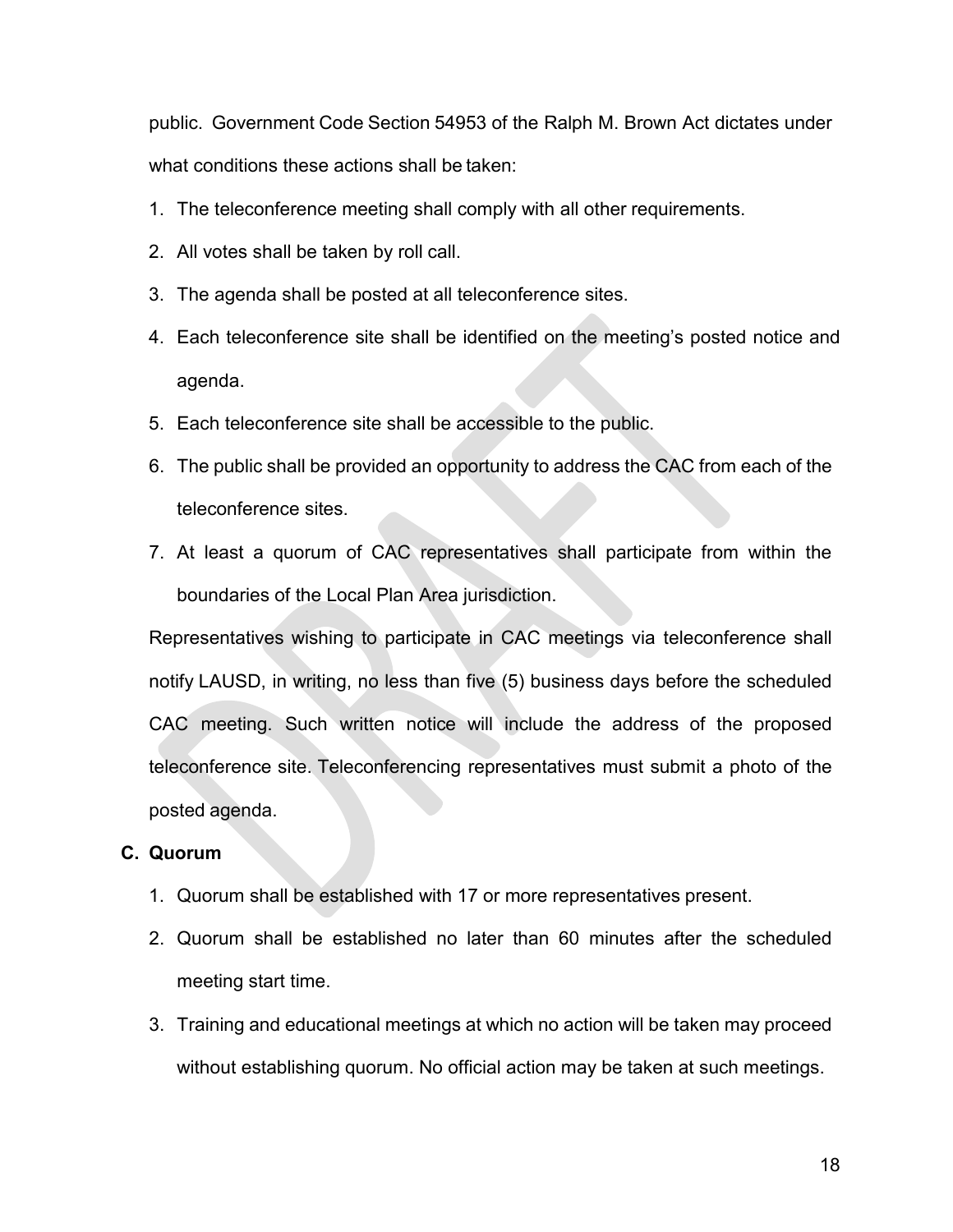#### **D. Location of Meetings**

The CAC shall hold its regular meetings at the PCS office, or at a school or community facility that complies with Title III, Public Accommodations, under the ADA.

A meeting is defined in the Brown Act as "any congregation of a majority of members of legislative body at same time and location to hear, discuss, deliberate, or take action upon any item within subject matter jurisdiction." Majority is defined as 50% + 1 member. This definition includes those joining via teleconference location as permitted by Government Code Section 54953 of the Ralph M. Brown Act.

#### **E. Meeting Open to the Public**

- 1. Members of the public, not to exceed five, will be allotted two minutes per person at the beginning of the meeting prior to any action taken by the committee to speak on matters within the jurisdiction of the CAC and the meeting agenda
- 2. Members of the public may sign up for public comment on a first-come, firstserved basis as early as twenty-four (24) hours and no later than thirty (30) minutes prior to the start of the meeting.

#### **F. Meeting Presentation**

- 1. CAC officers, with member feedback, and PCS will place on the agenda sufficient training sessions and SELPA review sessions to ensure that representatives are able to provide meaningful comment on the SELPA the Local Plan.
- 2. As needed, CAC officers, with member feedback, and PCS shall place comment sessions on the agenda for generating comments to the SELPA Director on the revisions or updates that are to be presented to the LAUSD Board of Education for approval.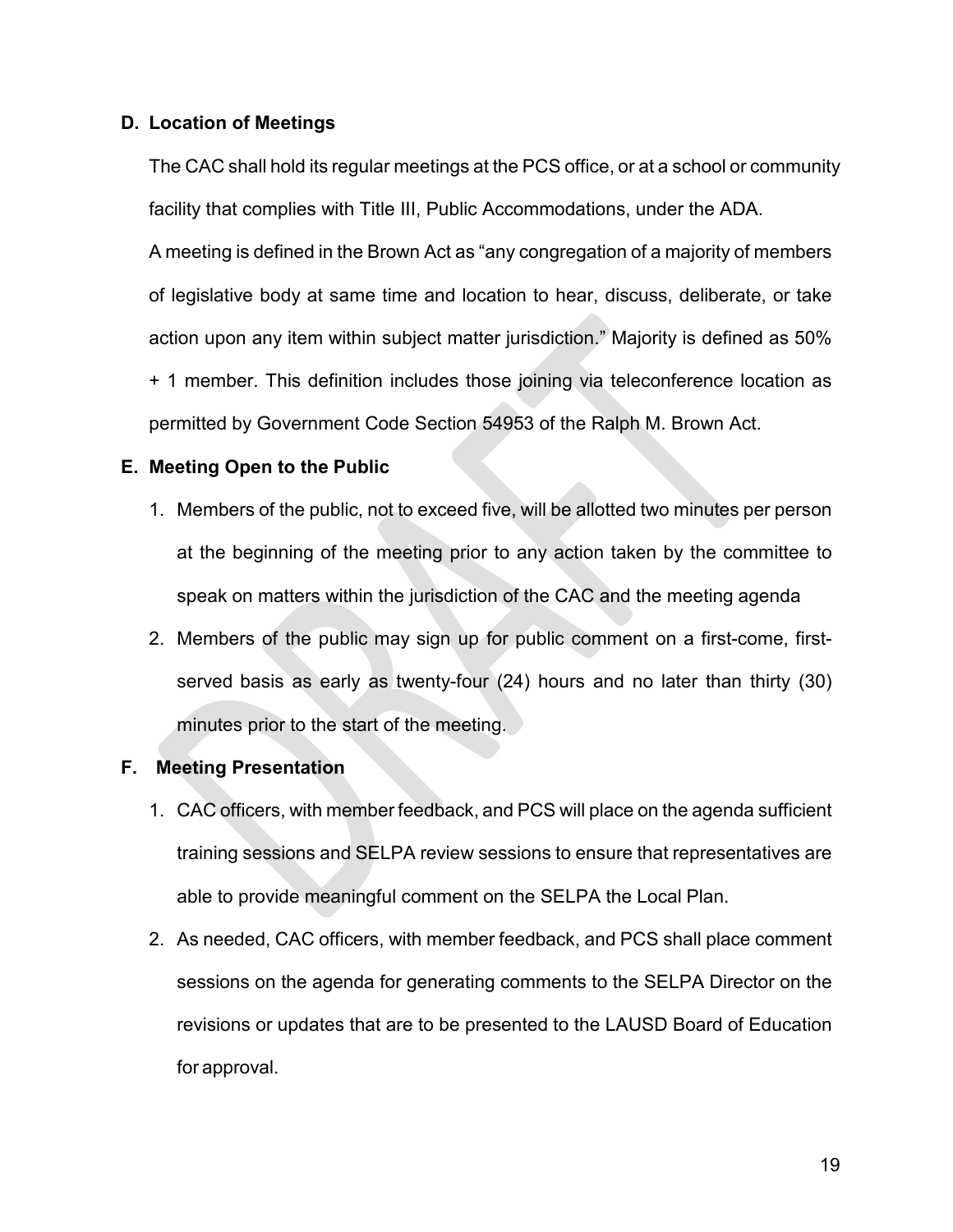#### **G. Recording**

Meetings are videotaped, and video files shall be available on the PCS website. Any individual is allowed to audio and video record any proceedings at the public meeting as long as it does not interrupt the meeting. Any person who does not want to be recorded has the option to leave the meeting.

# **ARTICLE VII. STANDING AND AD-HOC COMMITTEES**

#### **A. Types of Sub-Committees**

The CAC shall have two types of sub-committees: Standing Committees and Ad-Hoc Committees. These committees are hereby established for the purpose of supporting, developing, and guiding the work of the CAC as set forth in Article III.

#### **B. Chairs of Sub-Committees**

#### **1. Chairs of Sub-Committees**

The CAC Chairperson will serve as Chair of the Executive Committee.

The Vice-Chair is responsible for activating and presiding over the process of choosing or electing the Chair of the Planning, Monitoring, and Evaluation Committee, and may serve as its Chair.

The Parliamentarian/Historian is responsible for activating and presiding over the process of choosing or electing the Chair of the Bylaws Committee, and may serve as its Chair.

The Public Relations Officer is responsible for activating and presiding over the process of choosing or electing the Chair of the Parent Ambassadors, and may serve as its Chair.

The Training and Education Officer is responsible for activating and presiding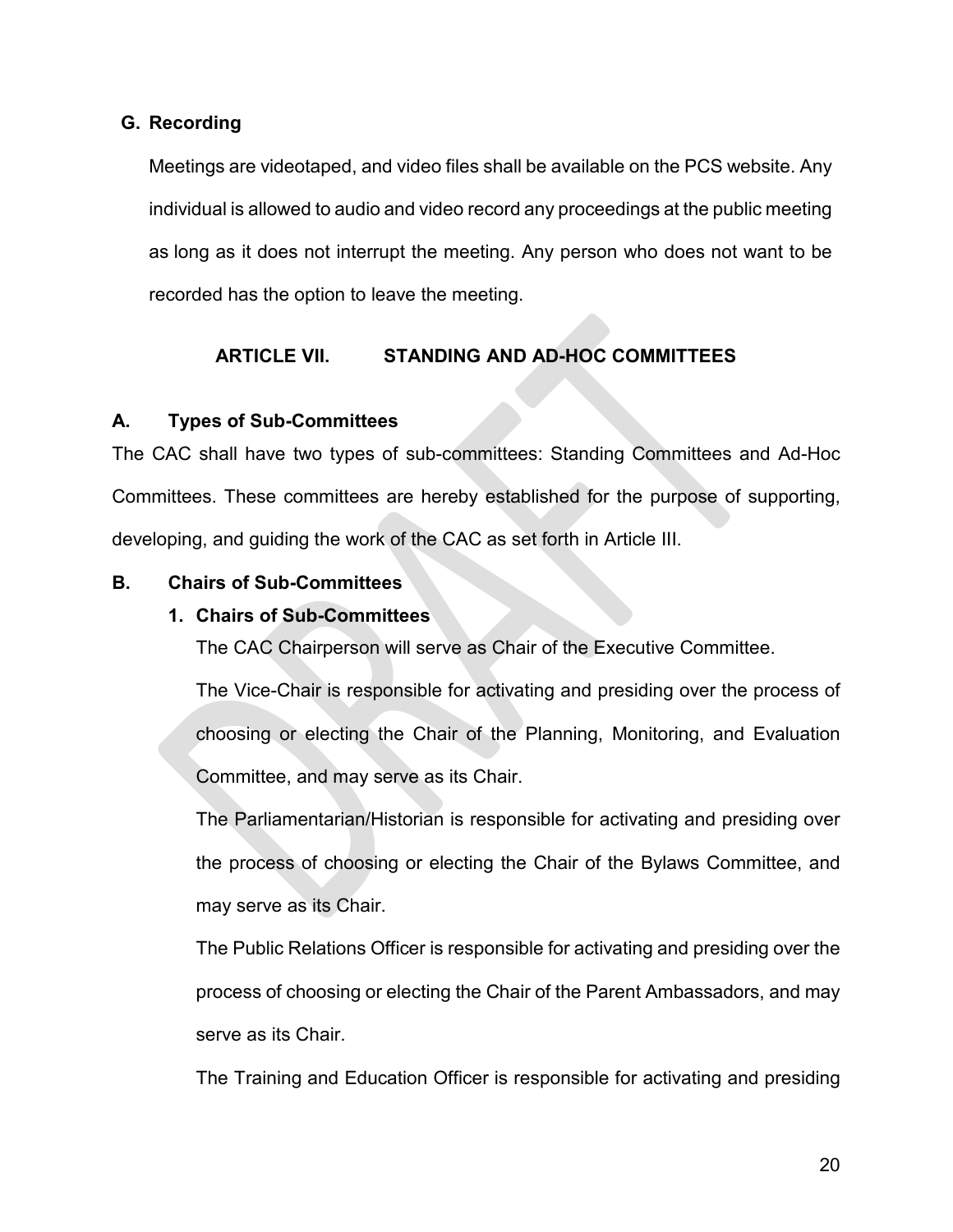over the process of choosing or electing the Chair of the Training Committee, and may serve as its Chair.

For all other Standing Committees, the membership of each committee shall be responsible for choosing its own chair, which may be by appointment, election, or any other method the Standing Committee chooses to adopt.

When a sub-committee is created or activated for the first time or after one year of inactivity, any member may apply to the CAC Chairperson to activate the sub-committee and/or be named Chair.

#### **2. Appointing Chairs**

The Chair of each Standing Committee shall be named and the first meeting set no later than the October CAC meeting. Ad-Hoc Committees may be formed on an as-needed basis throughout the year.

#### **C. Participation of CAC Members**

All CAC members are strongly encouraged to participate in at least one standing or ad-hoc sub-committee.

Any interested person may attend and, where appropriate, participate in the meetings of any standing or ad-hoc sub-committee, but voting shall be limited to CAC members of that standing or ad-hoc committee.

#### **D. Standing Committees**

The CAC shall have the following Standing Committees:

#### **1. Executive Committee**

- a. Work with PCS to plan for and oversee the annual election of officers.
- b. Plan for and manage activation of standing sub-committees.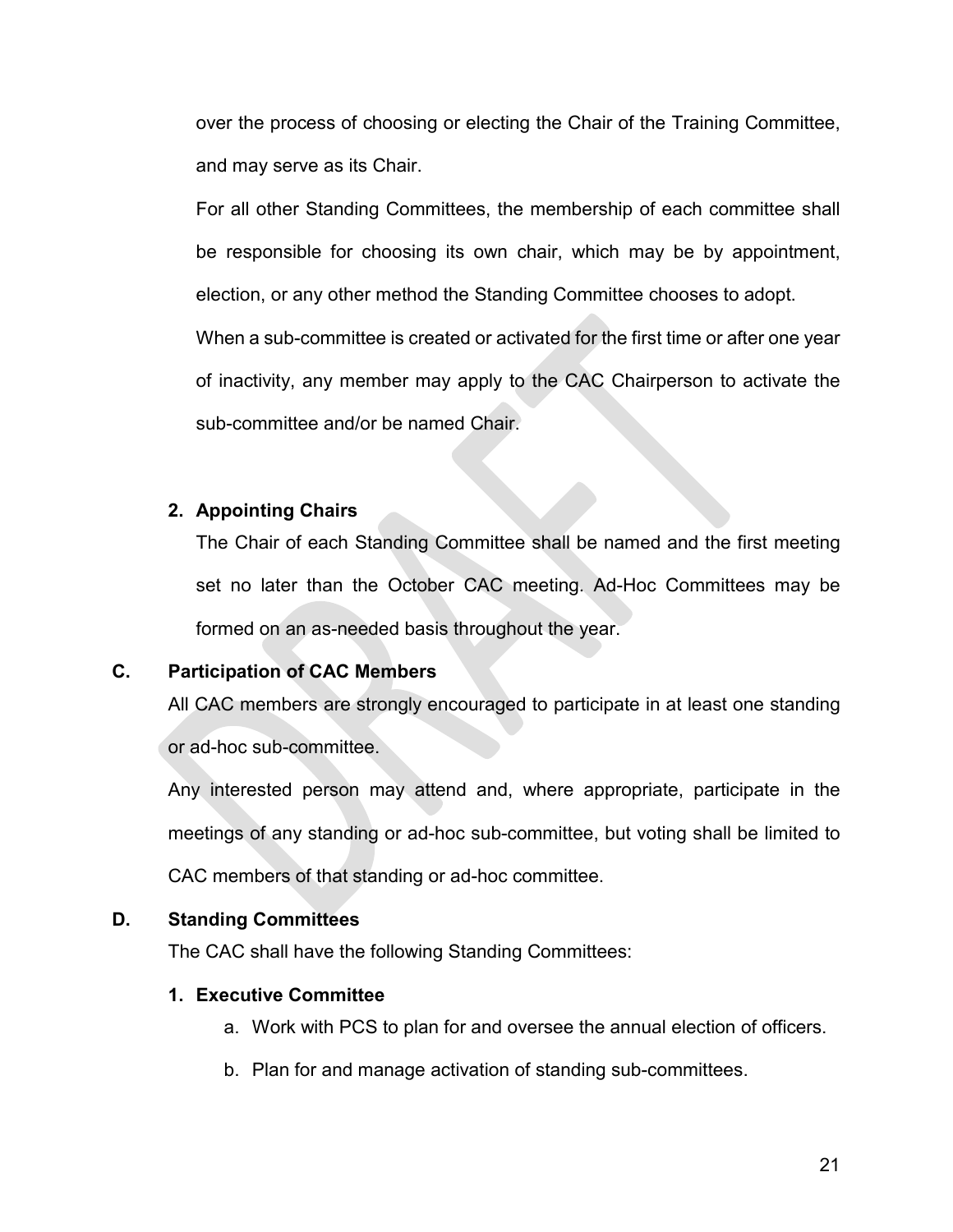- c. Conduct outreach to CAC members to determine need for formation of additional sub-committees and implement their creation.
- d. Annually evaluate the CAC's impact and effectiveness.
- e. Create an annual calendar including meetings, trainings and mandatory business the CAC must accomplish.
- f. Annually create an awards ceremony to recognize individuals who made a significant contribution to the work of the CAC or to special education.

#### **2. Planning, Monitoring, and Evaluation:**

- a. Annually review the SELPA
- b. Host discussion groups regarding the SELPA
- c. Hold an annual community meeting to discuss the work of the CAC what is working, what could be better, potential strategies, and possible partnerships with other groups.
- d. Produce an annual report to be presented to the Board of Education and memorialized by the Parliamentarian/Historian at the end of each school year.

#### **3. Training & Education**

- a. Work with the Executive Committee to regularly survey members regarding leadership training needs.
- b. Work with PCS to develop and deliver orientation training for new members and ongoing training as needed.
- c. Assist PCS in collecting feedback from past training sessions and suggestions for future training sessions.

#### **4. Parent Ambassadors**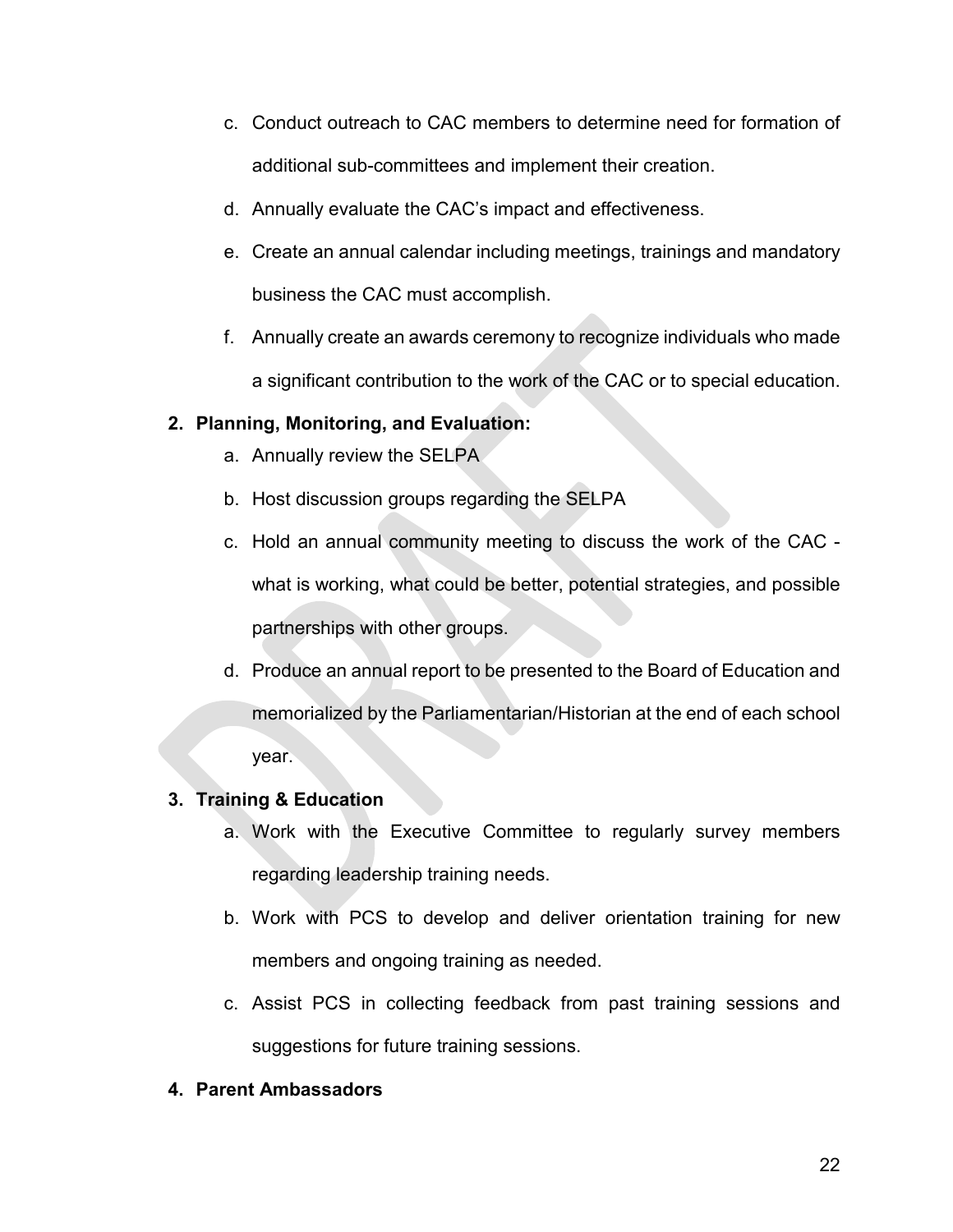- a. Actively work to include families from diverse communities on the CAC.
- b. Work with LAUSD to create and publicize parent trainings.
- c. Develop and implement a plan of outreach to general education teachers to raise awareness of special education trainings and resources available to them and their students.
- d. Identify, publicize, and collaborate with community resources that provide training that might benefit families.
- e. Maintain ongoing working relationships with other community organizations that represent the range of families in LAUSD.
- f. Work with the IEP Committee to ensure distribution of the informational materials it produces.

#### **5. IEP**

a. Create documents, forms, and informational pamphlets to assist families in supporting and advocating for their special education students.

# **6. Bylaws**

- a. Review CAC Bylaws and, if necessary, recommend changes to the general membership.
- b. Conduct outreach to CAC members to determine the need for structural changes to the Bylaws.
- c. Work with LAUSD to create and conduct an orientation session for new CAC members on bylaws and parliamentary procedure.

#### **8. Legislation**

a. Inform the CAC members and leadership about federal and California state legislation and potential legislation that may impact special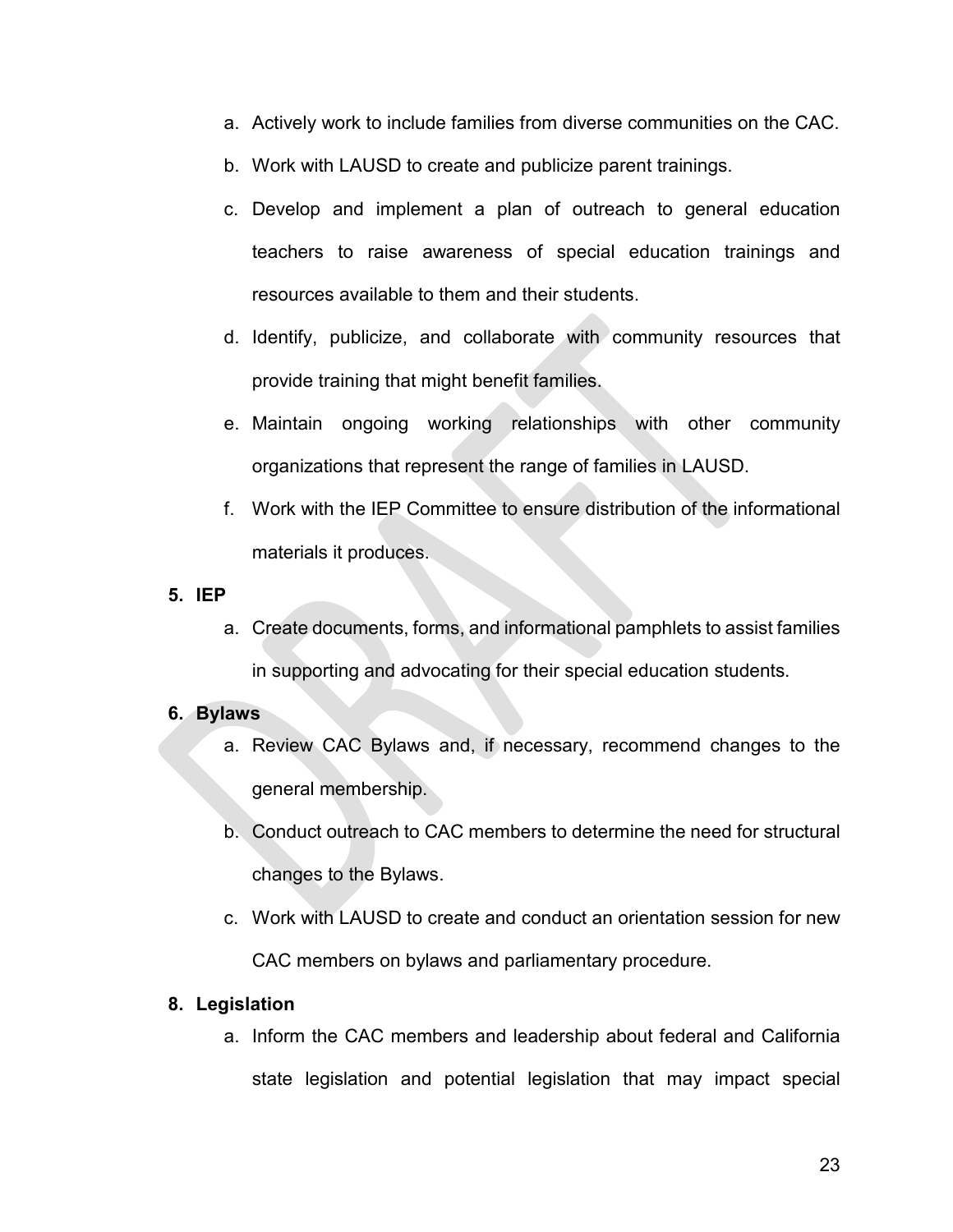education.

- b. Identify and report on pending legislation that may impact special education students.
- c. Report on legislative hearings.
- d. Educate CAC members and leadership about appointments and elections that influence special education (e.g., elections for board members or appointment of superintendent).

# **E. Ad-Hoc Committees**

- 1. Ad-Hoc Committees may be created at any time to address business relevant to the work of the CAC when a particular issue or need arises.
- 2. Ad-Hoc Committees are established by majority vote on a motion to establish which can be brought by any CAC member.
- 3. Ad-Hoc Committees may become Standing Committees by modifying the CAC Bylaws to state their name and inclusion under this article, subject to approval by CAC members as set forth in Article VIII, section C.
- 4. The list of possible Ad-Hoc Committees may include but is not limited to:
	- a. Early Education
	- b. Adult Transitions
	- c. Disability and Diversity Awareness
	- d. Officer Nomination

# **F. Limitations**

The ability of the CAC to support any individual sub-committee in a given year depends on LAUSD resources, parent interest, scheduling, and funding. It is also dependent upon the interest and ability of CAC membership to participate and accomplish the work of the sub-committee.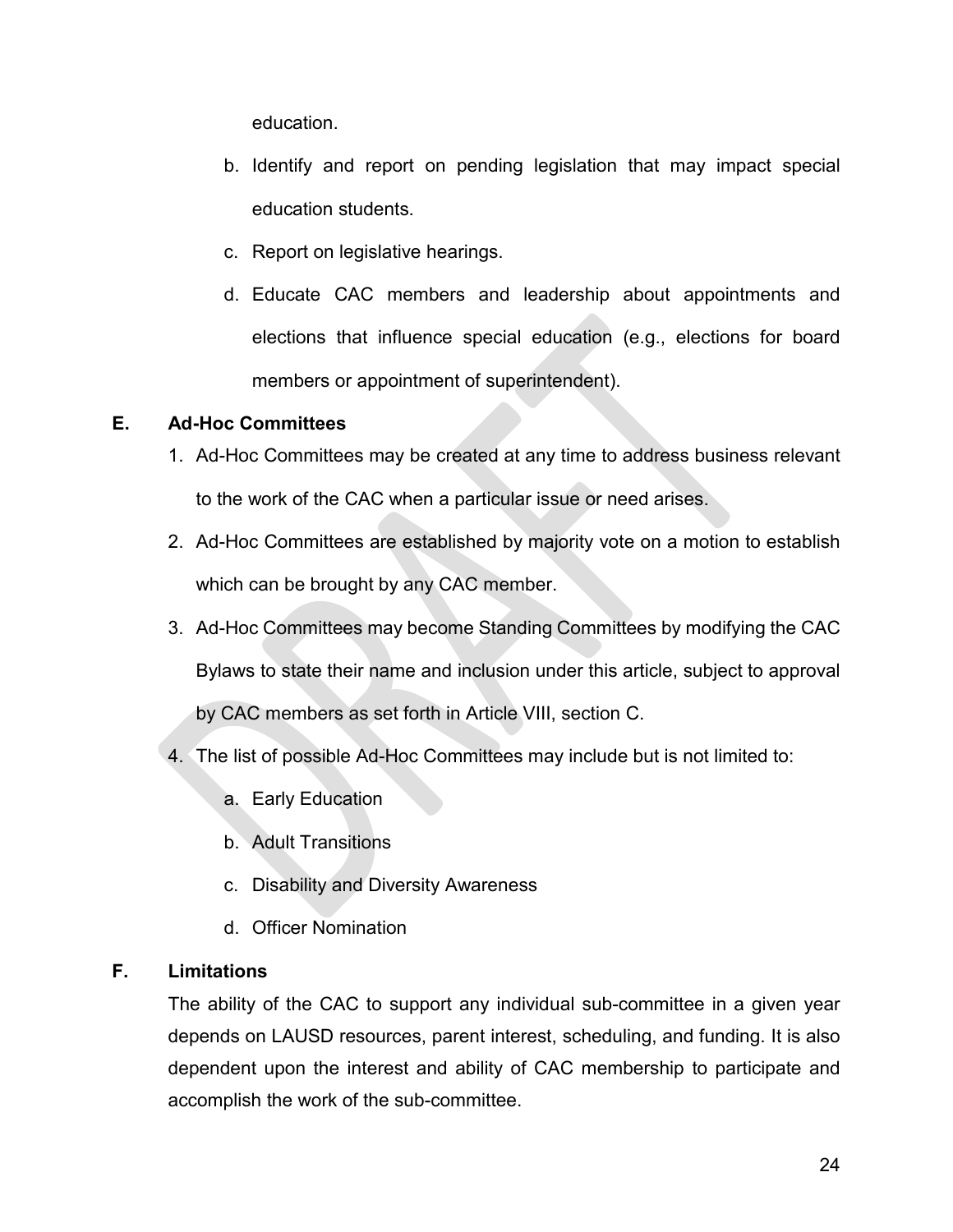#### **ARTICLE VIII. SEVERABILITY AND EFFECT**

To ensure compliance with all rules and regulations governing public meeting, Bylaws will be provided to and must be adhered to by all members of the CAC.

#### **A. Severability**

If any provision or provisions of these Bylaws shall be held to be invalid, illegal, unenforceable or in conflict with District policies, state and/or federal guidelines, or state and federal law, the validity, legality and enforceability of the remaining provisions shall not in any way be affected or impaired thereby.

B. These Bylaws are effective upon their approval by the Administrator of PCS/Division of Special Education.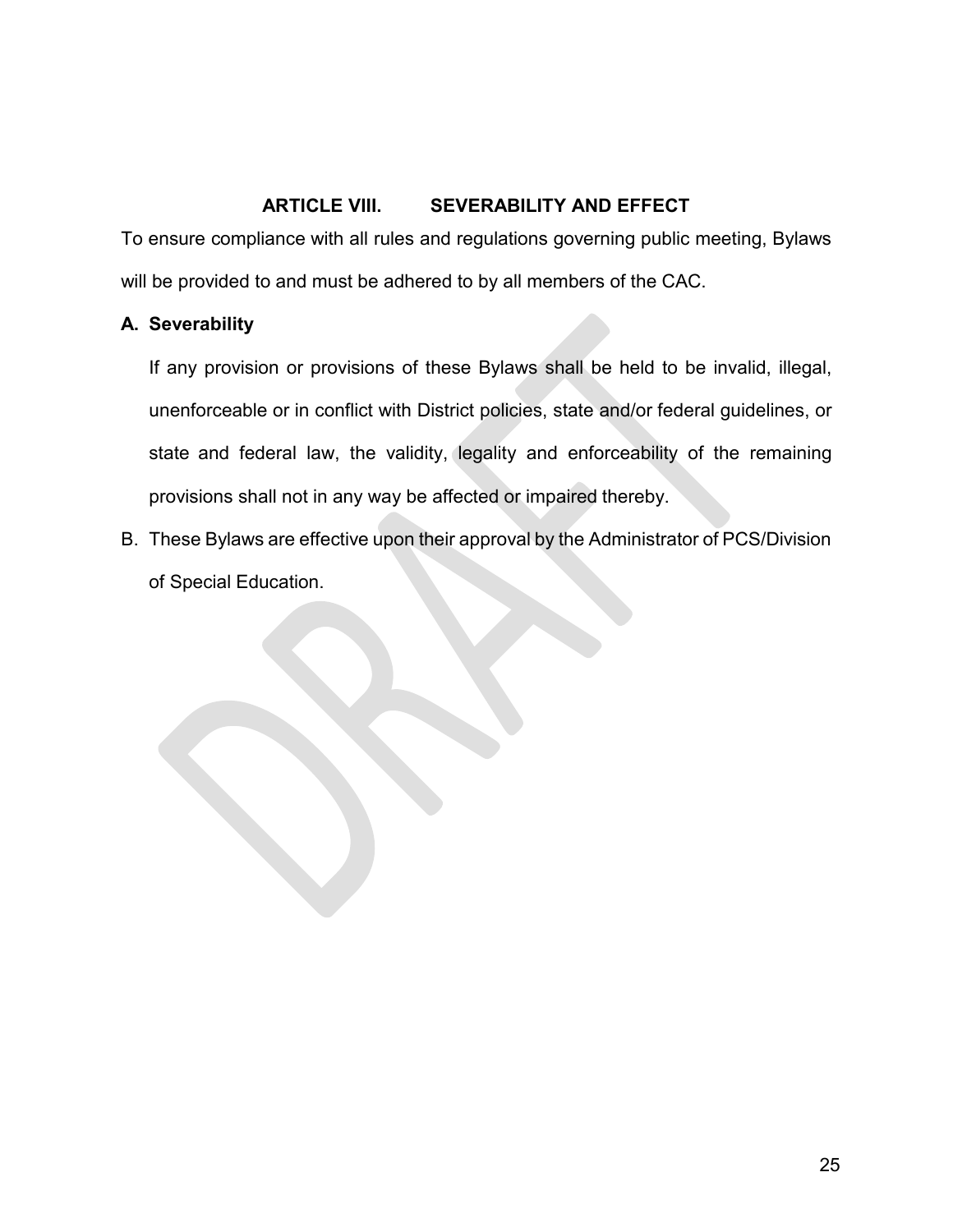#### **APPENDIX 1: EDUCATION CODE PERTAINING TO THE CAC**

#### California Education Code, Part 30

**Section 56001 (f).** *(Local Plan Development)* Education programs are provided under an approved Local Plan for special education that sets forth the elements of the programs in accordance with this part. This plan for Special Education shall be developed cooperatively with input from the community advisory committee and appropriate representation from special and regular teachers and administrators selected by the groups they represent to ensure effective participation and communications.

**56190.** *(Advisory Capacity)* Each plan submitted under Section 56195.1 shall establish a community advisory committee. The committee shall serve only in an advisory capacity.

**56191.** *(CAC Appointments)* The members of the community advisory committee shall be appointed by, and responsible to, the governing board of each participating district or county office, or any combination thereof participating in the local plan. Appointment shall be in accordance with a locally determined selection procedure that is described in the local plan. Where appropriate, this procedure shall provide for selection of representatives of groups specified in Section 56192 by their peers. Such procedure shall provide that terms of appointment are for at least two years and are annually staggered to ensure that no more than one half of the membership serves the first year of the term in any one year.

**56192.** *(CAC Composition)* The community advisory committee shall be composed of parents of individuals with exceptional needs enrolled in public or private schools, parents of other pupils enrolled in school, pupils and adults with disabilities, regular education teachers, special education teachers and other school personnel, representatives of other public and private agencies, and persons concerned with the needs of individuals with exceptional needs.

**56193.** *(Parent Majority)* At least the majority of such committee shall be composed of parents of pupils enrolled in schools participating in the local plan, and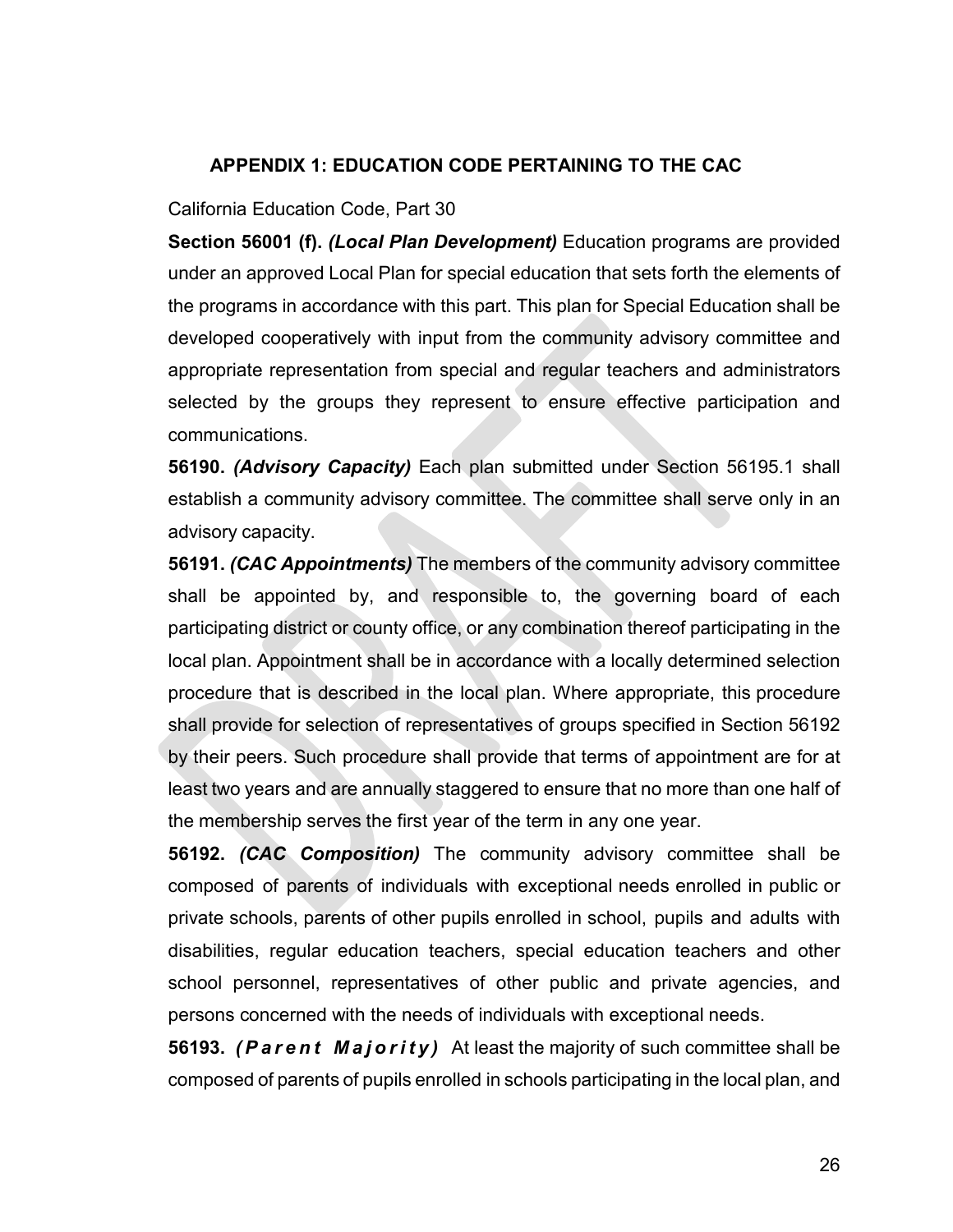at least a majority of such parents shall be parents of individuals with exceptional needs.

**56194.** *(CAC Responsibilities)* The community advisory committee shall have the authority and fulfill the responsibilities that are defined for it in the local plan. The responsibilities shall include, but need not be limited to, all the following:

A. Advising the policy and administrative entity of the special education local plan area regarding the development, amendment, and review of the local plan. The entity shall review and consider comments from the community advisory committee.

B. Recommending annual priorities to be addressed by the plan.

C.Assisting in parent education and in recruiting parents and other volunteers who may contribute to the implementation of the plan.

D.Encouraging community involvement in the development and review of the local plan.

E. Supporting activities on behalf of individuals with exceptional needs.

F. Assisting in parent awareness of the importance of regular school attendance.

G.Supporting community involvement in the parent advisory committee established pursuant to Section 52063 to encourage the inclusion of parents of individuals with exceptional needs to the extent these pupils also fall within one or more of the definitions in Section 42238.01.

**56205(b)(6)** *(CAC Review of Local Plan)* Verification that the plan has been reviewed by the community advisory committee and that the committee had at least 30 days to conduct this review prior to submission of the plan to the superintendent.

**56195.7(c)(2)** *(Regionalized Services)* These agreements shall include, but not be limited to, the following:

(c)…Regionalized services to local programs, including, but not limited to all of the following:…

(2)…Personnel development, including training for staff, parents, and members of the community advisory committee pursuant to Article 3 (commencing with Section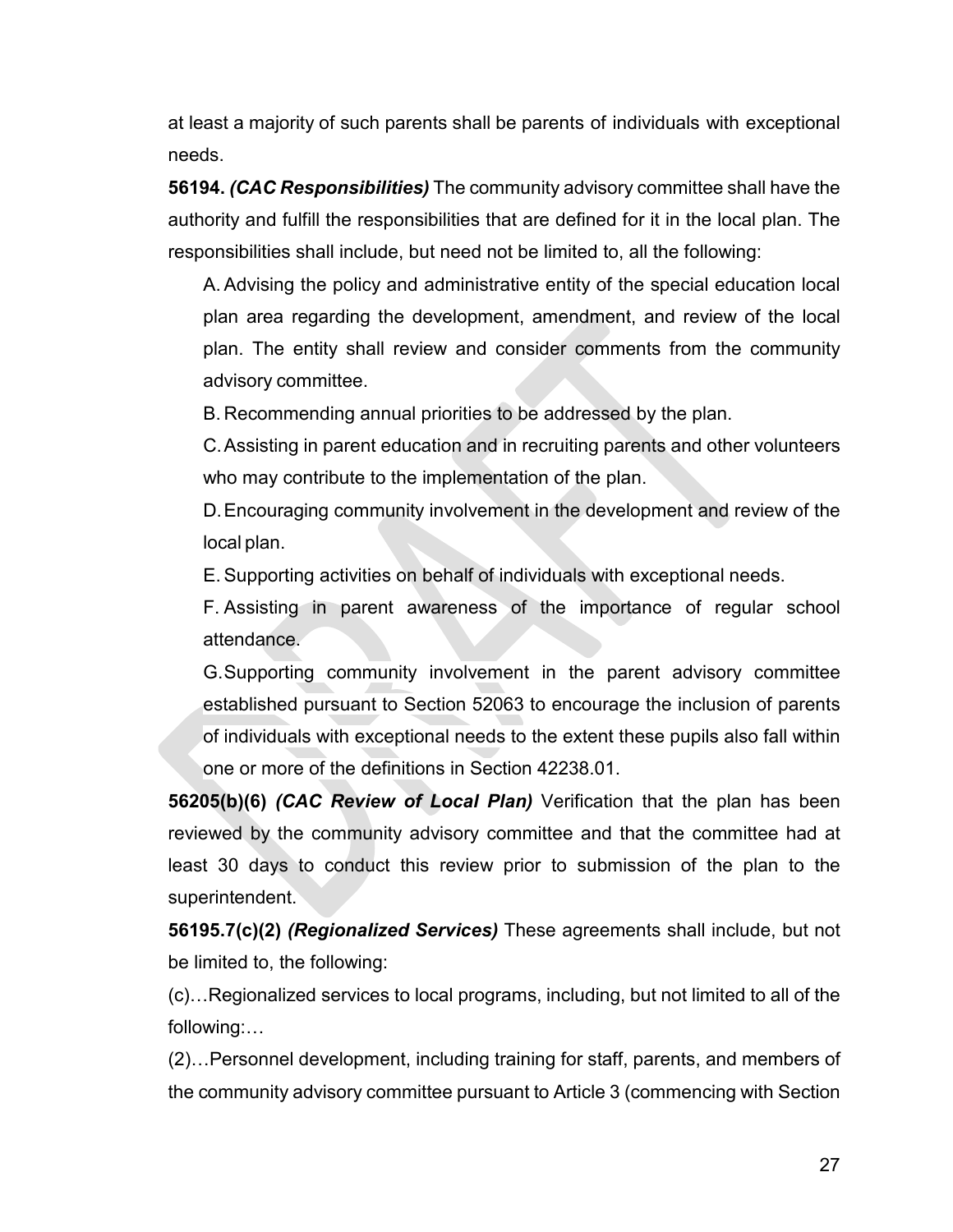#### 56240).

**56195.9** *(Local Plan Developed / Updated by Committee)* The plan for special education shall be developed and updated cooperatively by a committee of representatives of special and regular teachers and administrators selected by the groups they represent and with participation by parent members of the community advisory committee, or parents selected by the community advisory committee, to ensure adequate and effective participation and communication.

**56240** *(Participation in SELPA trainings)* Staff development programs shall be provided for regular and special education teachers, administrators, certificated and classified employees, volunteers, community advisory committee members and, as appropriate, members of the district and county governing boards. The programs shall be coordinated with other staff development programs in the special education Local Plan area, including school level staff development programs authorized by state and federal law.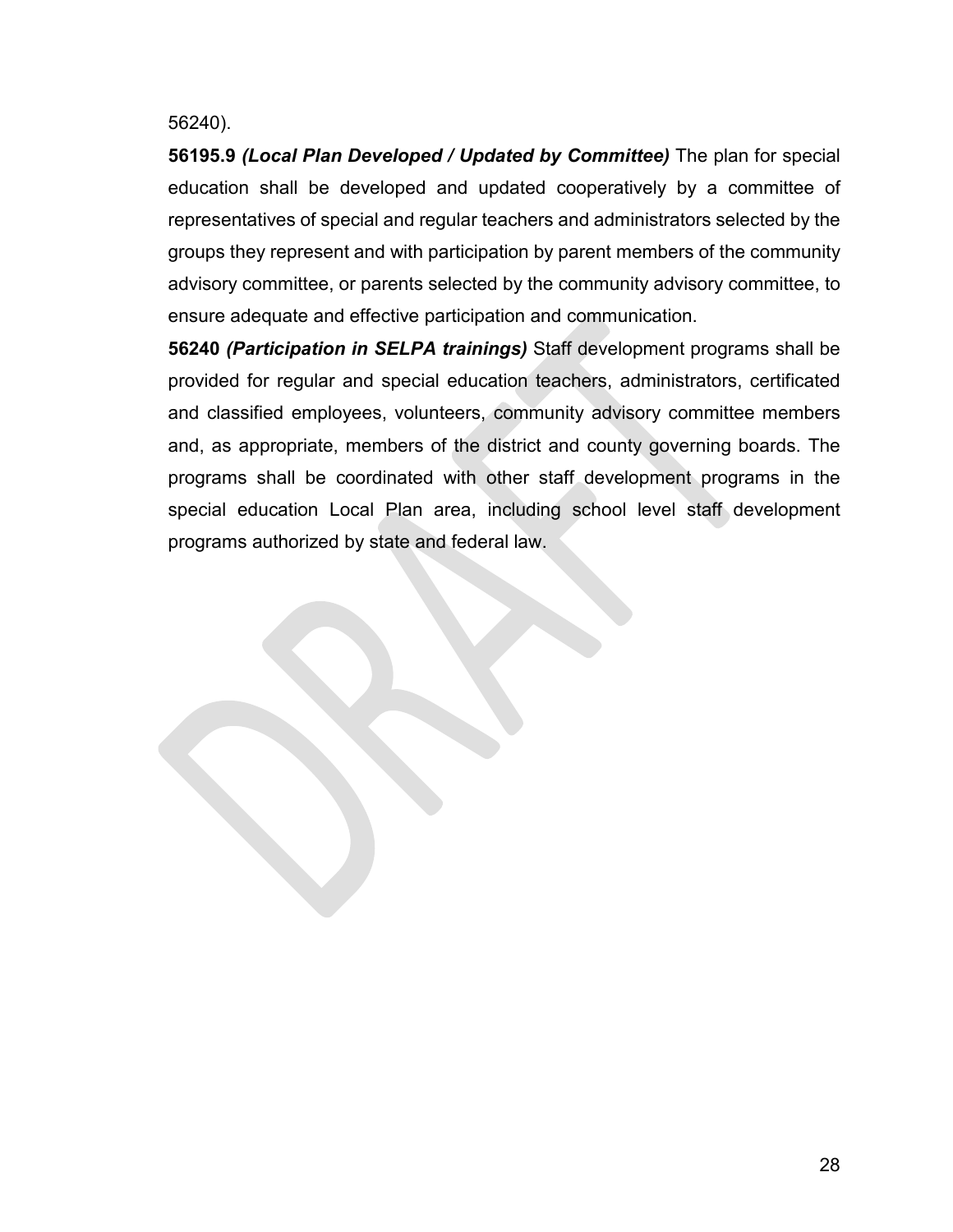# **APPENDIX 2: HIGHLIGHTS OF ROBERT'S RULES OF ORDER GENERAL PRINCIPLES OF PARLIAMENTARY PROCEDURE: PRESCRIBED ROBERT'S RULES OF ORDER**

#### **History**

The most commonly used parliamentary procedures are Robert's Rules of Order. These procedures were written by General Henry M. Robert, a U.S. Army engineer, and published in 1876. His work is still regarded as the basic authority on the subject of parliamentary law. The Robert's Rules of Order, 11th edition, October 2013, is the accepted authority for almost all organizations today. This should not be a substitute for the Robert Rules of Order, but it should support the effectiveness of the CAC's operation.

#### **Basic Rules**

- All members have equal rights, privileges, and obligations.
- The minority has rights which must be protected.
- Full and free discussion of all motions, reports, and other items of business is a right of all members.
- In doing business, the simplest and most direct procedure should be used. For example, when voting on a motion, one can raise a hand, use a ballot, and consensus.
- Logical precedence governs the introduction and disposition of motions.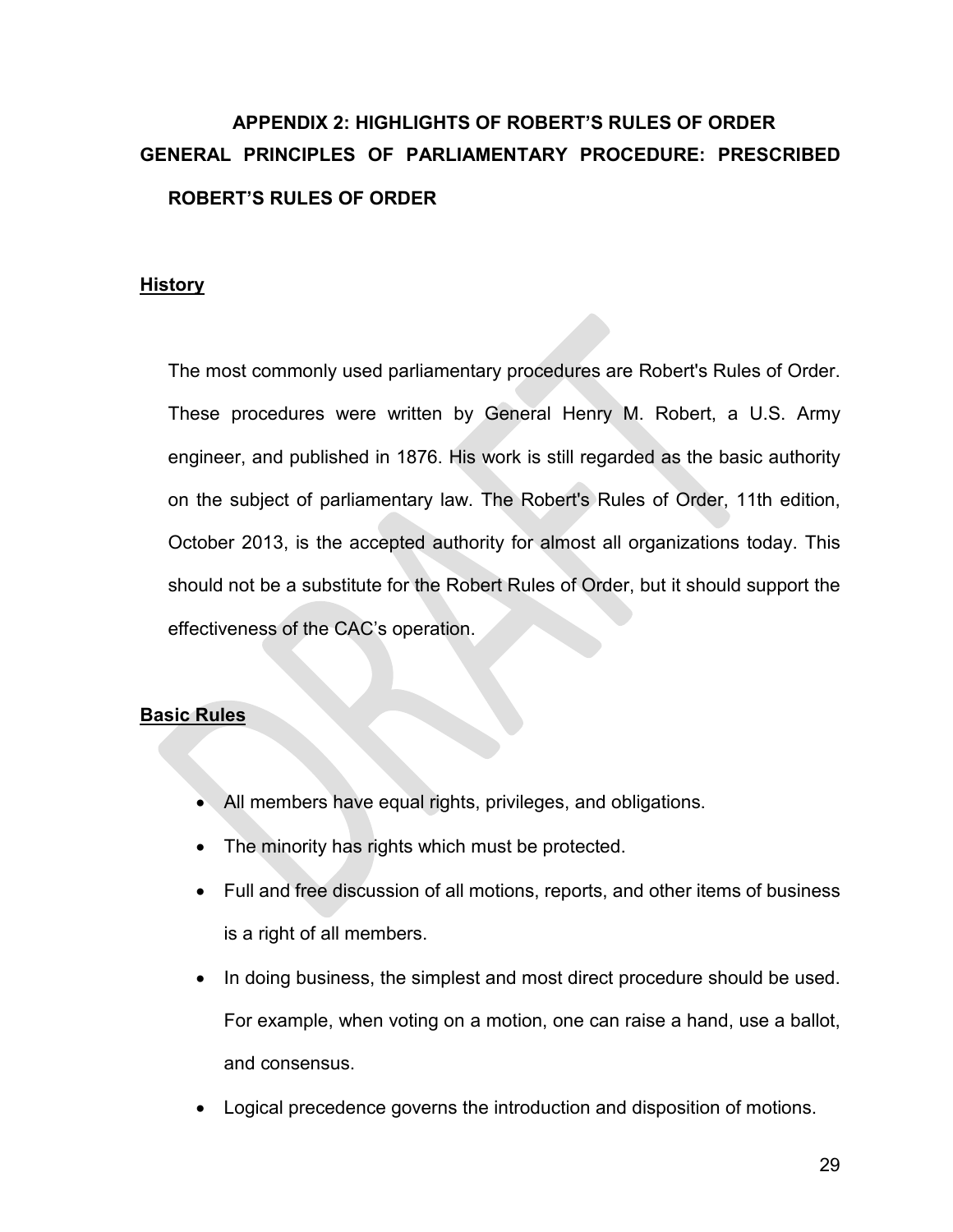- Only one question (motion) can be considered at a time.
- Members may not make a motion or speak in debate until they have been recognized by the Chairperson, or the presiding officer, and subsequently obtained the floor.
- A member may speak a second time on the same question (motion) if all other members have been given an opportunity to speak at least once on the same question (motion).
- Members must not question the motives of other members. Customarily, all remarks are addressed to the presiding officer.
- In voting, members have the right to know at all times what motion is before the assembly and what affirmative and negative votes mean. (In other words, when voting, restate the motion to the committee/council and clarify what a positive or negative vote means.)

# **Terms and Process for Transacting Business**

#### **Quorum**

A quorum, 51% of the entire membership, is the minimum number of members who must be present at a meeting for business to be legally transacted.

# **Obtaining the Floor**

Before a member in an assembly can make a motion or speak in debate, he or she must obtain the floor; that is, the member must be recognized by the Chairperson or presiding officer as having the exclusive right to be heard at that time. If two or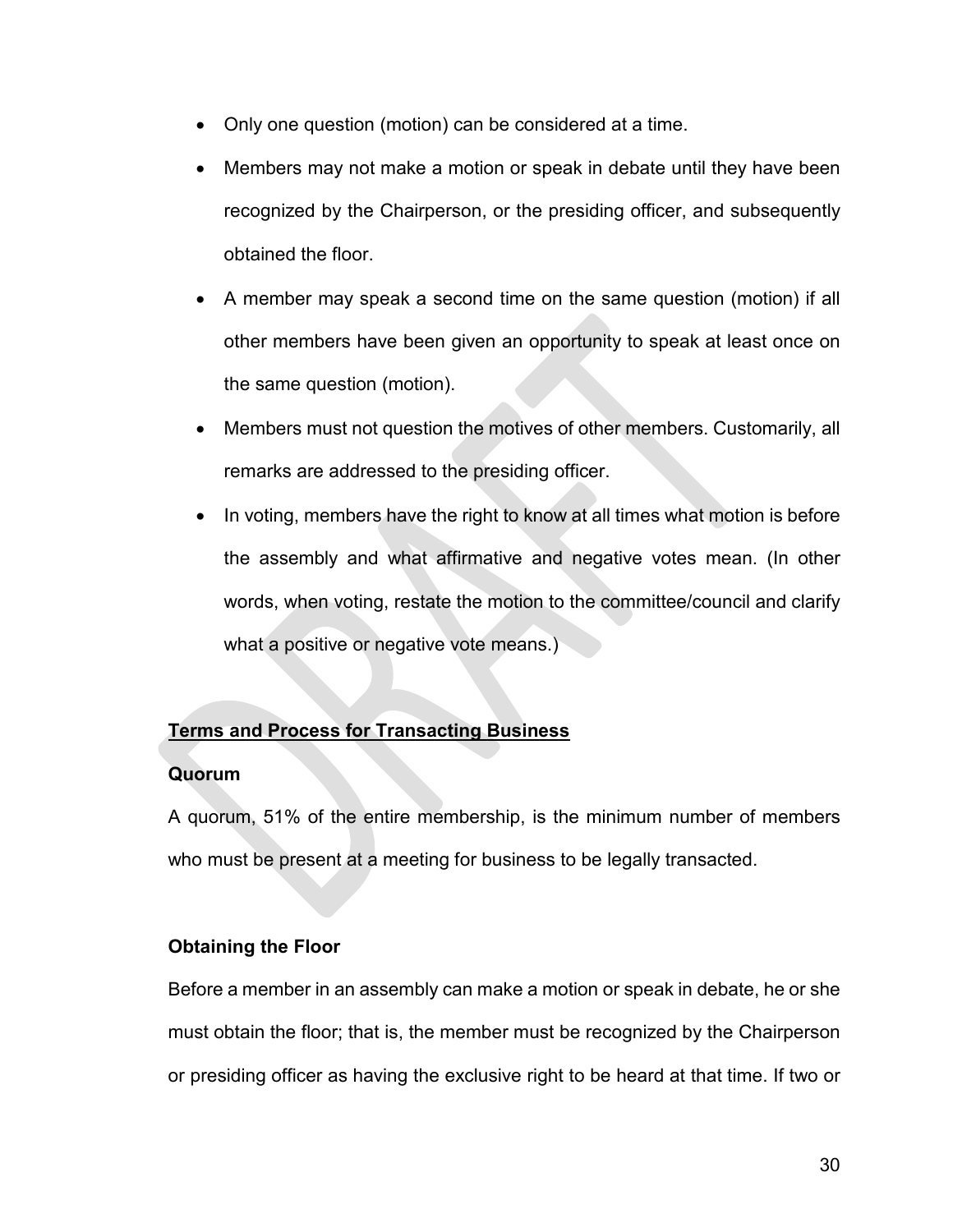more members wish to speak at the same time, the Chairperson or presiding officer will recognize them in an orderly manner.

#### **Introducing Business (Making Motions)**

Business may be introduced by an individual member in the form of a motion.

#### **Seconding a Motion**

After a motion has been made by one member, another member, without obtaining the floor, may second the motion. To second the motion merely implies that the seconder agrees that the motion should come before the assembly and not that he or she necessarily favors the motion.

#### **Placing a Motion Before the Assembly**

After a motion has been made and seconded, the Chairperson repeats the motion verbatim, thus placing it before the assembly for debate and then for action. After the motion has been restated by the Chairperson, it is officially before the assembly and must be dealt with appropriately (e.g., adopted, rejected, postponed).

#### **Debate**

Every member of the assembly has the right to speak on every debatable motion before it is finally acted upon. This right cannot be interfered with except by a motion to limit debate. While debate is in progress, amendments or other secondary motions can be introduced and disposed of accordingly. No member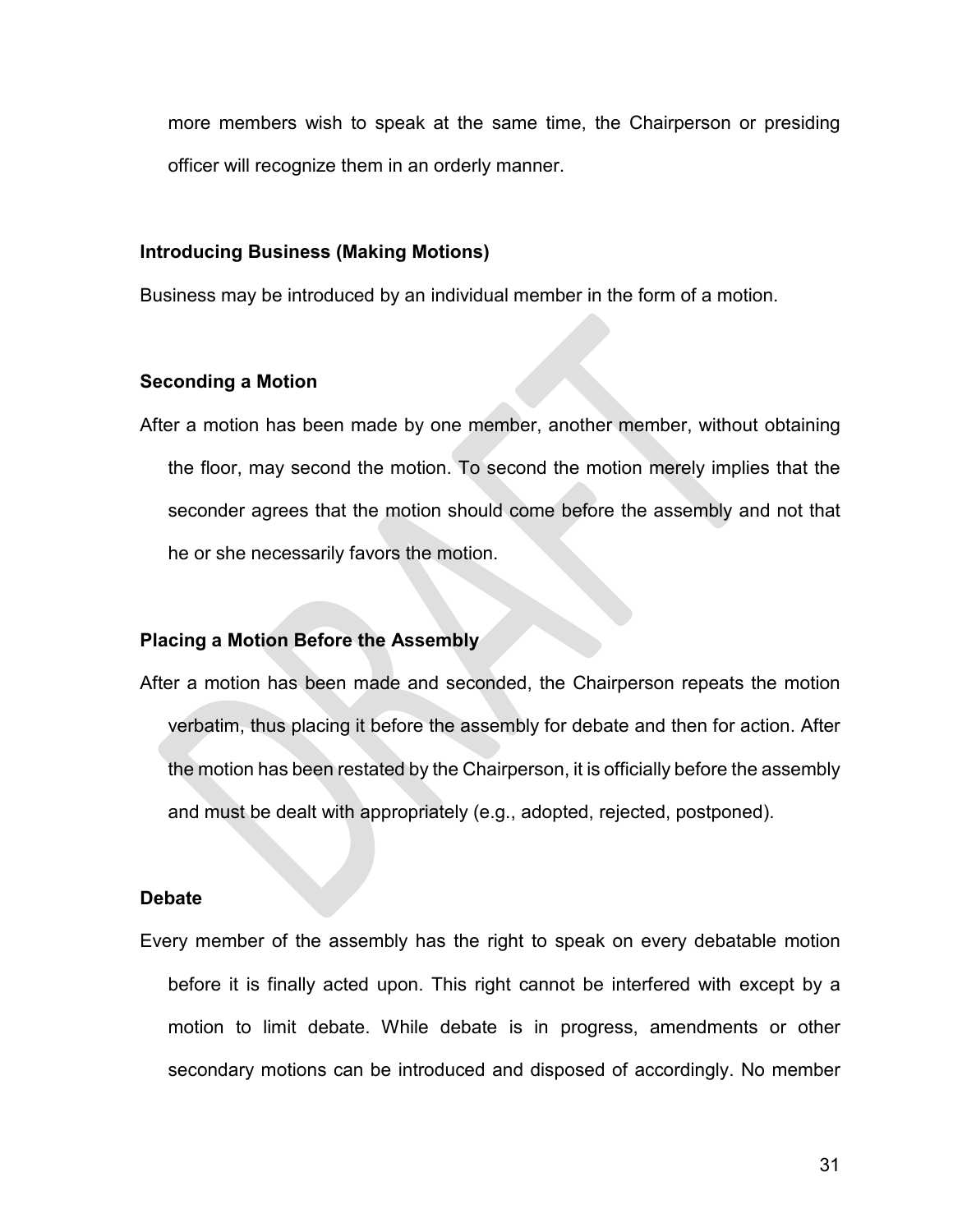may speak twice on the same motion at the same meeting as long as any other member who has not spoken on the motion desires to do so. Unless the rules are suspended, a member who has spoken twice on a particular question on the same day has exhausted his or her right to debate that question for that day. During debate, no member can attack or question the motives of another member. The maker of a motion, although allowed to vote against it, is not allowed to speak against it.

#### **Amendments**

Once the Chairperson or presiding officer has restated a motion, any member may recommend an amendment, however the maker has the right to modify his or her motion or to withdraw it entirely.

There are four ways to amend a motion, as follows:

- 1. Add words, phrases, or sentences
- 2. Strike words, phrases, or sentences
- 3. Strike and add words, phrases, or sentences
- 4. Substitute whole paragraphs or an entire text

Only two amendments may be pending on a main motion at any time. Discussion of an amendment must relate only to the amendment, unless the whole motion is involved by substitution. An amendment must be relevant to the question under consideration.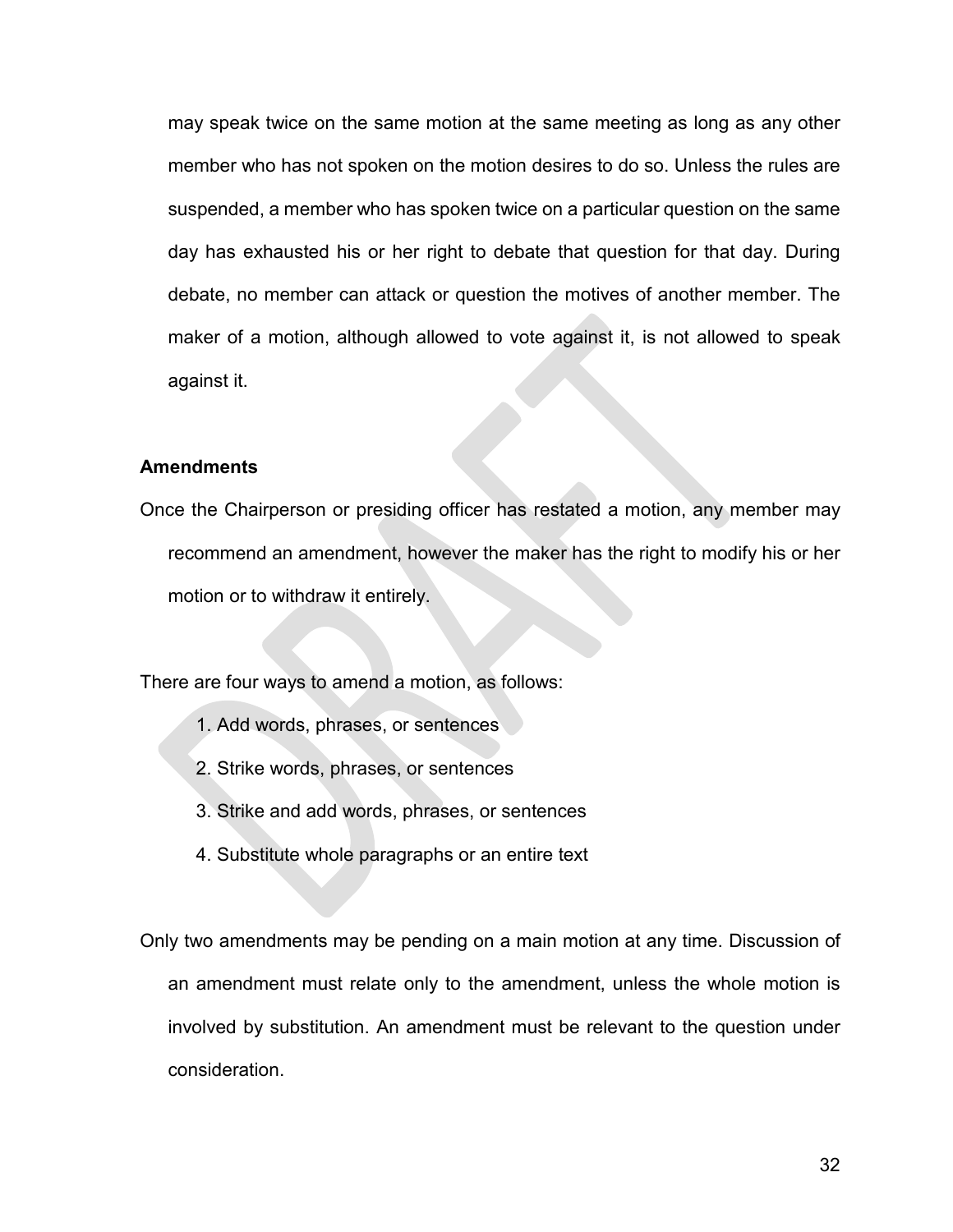#### **Voting**

The Parliamentarian may not vote due to the need for neutrality in applying these rules. The Chairperson, or presiding officer of the assembly, may vote as any other member does. The Chairperson, or presiding officer may, but is not obliged to, vote after all other members have voted, especially whenever his or her vote will affect the result since he or she can either break or create a tie. Any member may request a roll call vote to ensure clarity of the vote. The majority of votes decide a matter. A majority is more than half of the votes cast by persons legally entitled to vote.

#### **Announcing a Vote**

In announcing the vote on a motion, the Chairperson or presiding officer should: a. Report on the voting itself, stating which side has prevailed. b. Declare that the motion is adopted or lost. c. State the effect of the vote or order its execution.

#### **Adjournment**

A motion to adjourn may be made by any member. It may be made during the consideration of other business, although it may not interrupt a speaker or the assembly when engaged in voting or verifying a vote. When it appears that there is no further business to be brought before the assembly, the Chairperson or presiding officer, instead of waiting for a motion, may simply adjourn the meeting.

#### **Summary of Steps to Handle a Motion**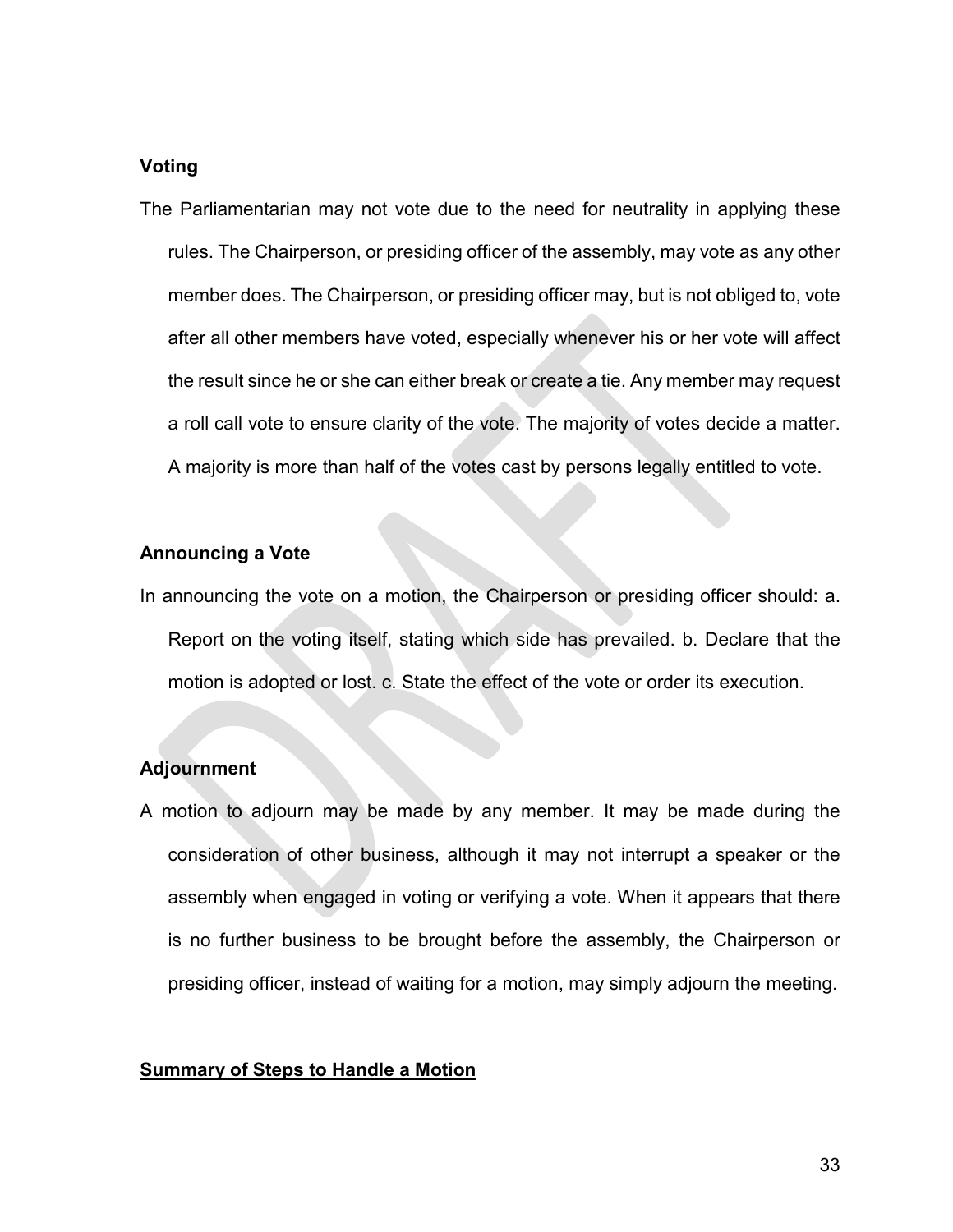- 1. A member addresses the Chairperson or presiding officer.
- 2. The Chairperson or residing officer recognizes the member.
- 3. The member states the motion.
- 4. Another member seconds the motion.
- 5. The Chairperson or presiding officer restates the motion, thus placing it before the assembly for consideration.
- 6. The assembly may discuss the motion if it is debatable and amend the motion if it is amendable.
- 7. The Chairperson or presiding officer calls the vote.
- 8. The Chairperson or presiding officer announces the result.

#### **Basic Parliamentary Terms**

- **Addressing the Chairperson:** Getting the Chairperson's attention by saying, "Madam Chairwoman," or "Mr. Chairman."
- **Agenda:** Order of business; program of a business meeting.
- **Ad Hoc Committee:** Committee established for a specific purpose for a particular case.
- **Ballots:** Official paper for voting.
- **Carried:** Passed or adopted; used in referring to affirmative action on a motion.
- **Chairperson:** The chair, chairman, chairwoman. Called the presiding officer when presiding.
- **Convene:** To open a session or meeting.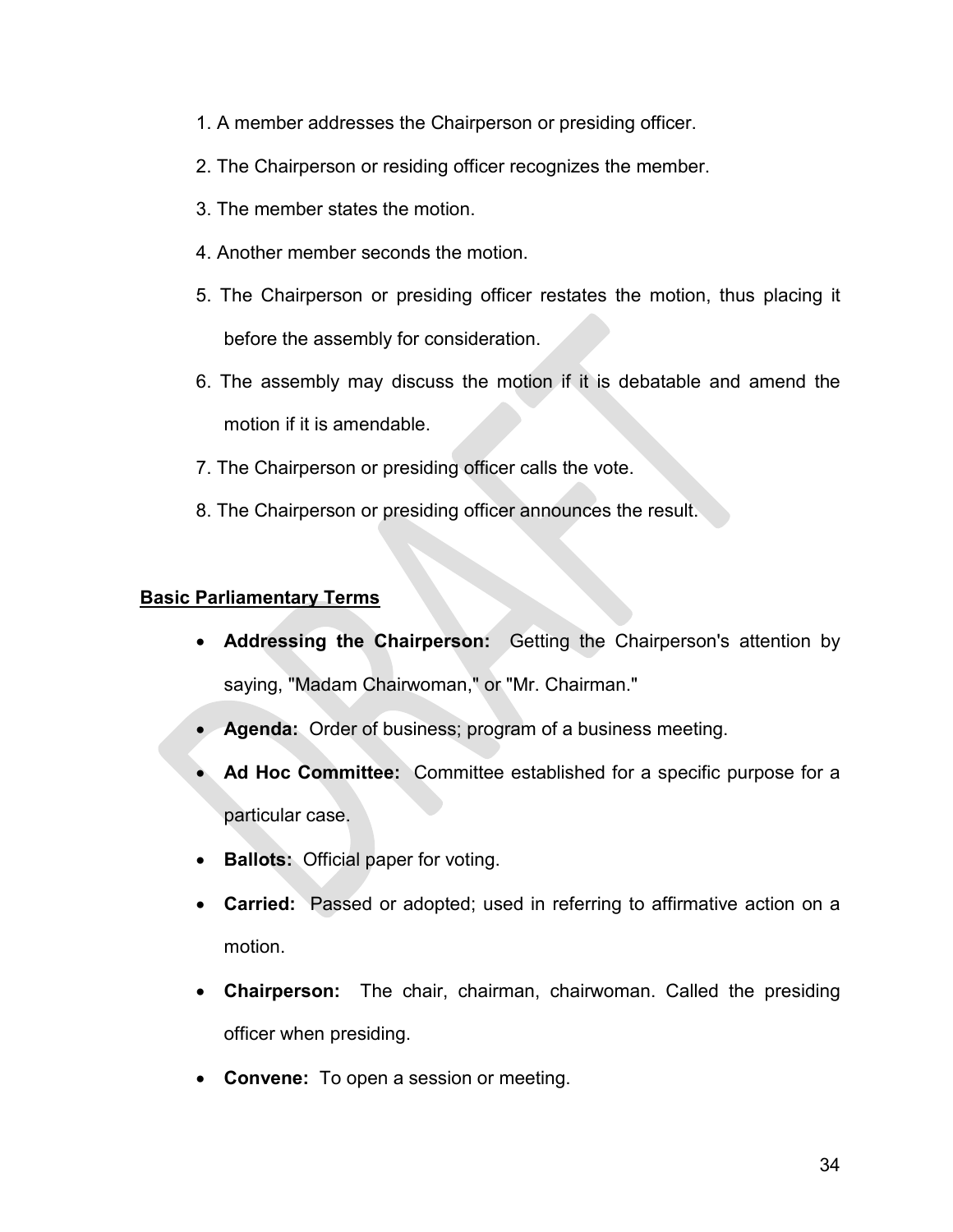- **Division of the Question:** A motion to divide a pending motion into two or more separate questions in order that they may be considered separately.
- **Election by Acclamation:** Election by unanimous consent; used when only one person has been nominated for an office.
- **Having the Floor:** Having been recognized by the Chairperson or presiding officer to speak.
- **Main Motion:** A motion which brings before the assembly some new subject upon which action of the assembly is desired.
- **Majority:** More than half of the votes cast by persons legally entitled to vote.
- **Minutes:** Written records of business transacted.
- **Motion:** A proposal by a member, in a meeting, that the assembly take a particular action.
- **Nominate:** To propose an individual for office.
- **Obtaining the Floor:** Securing permission to speak.
- **Orders of the Day:** Agenda for a meeting.
- **Parliamentarian:** Parliamentary adviser to the Chairperson or presiding officer, and is a voting member.
- **Pending Question:** A motion awaiting decision.
- **Point of Information:** Request for information concerning a motion.
- **Point of Order:** A query in a formal debate or meeting as to whether correct procedure is being followed.
- **Previous Question/Call for a Question:** Motion which, if adopted, orders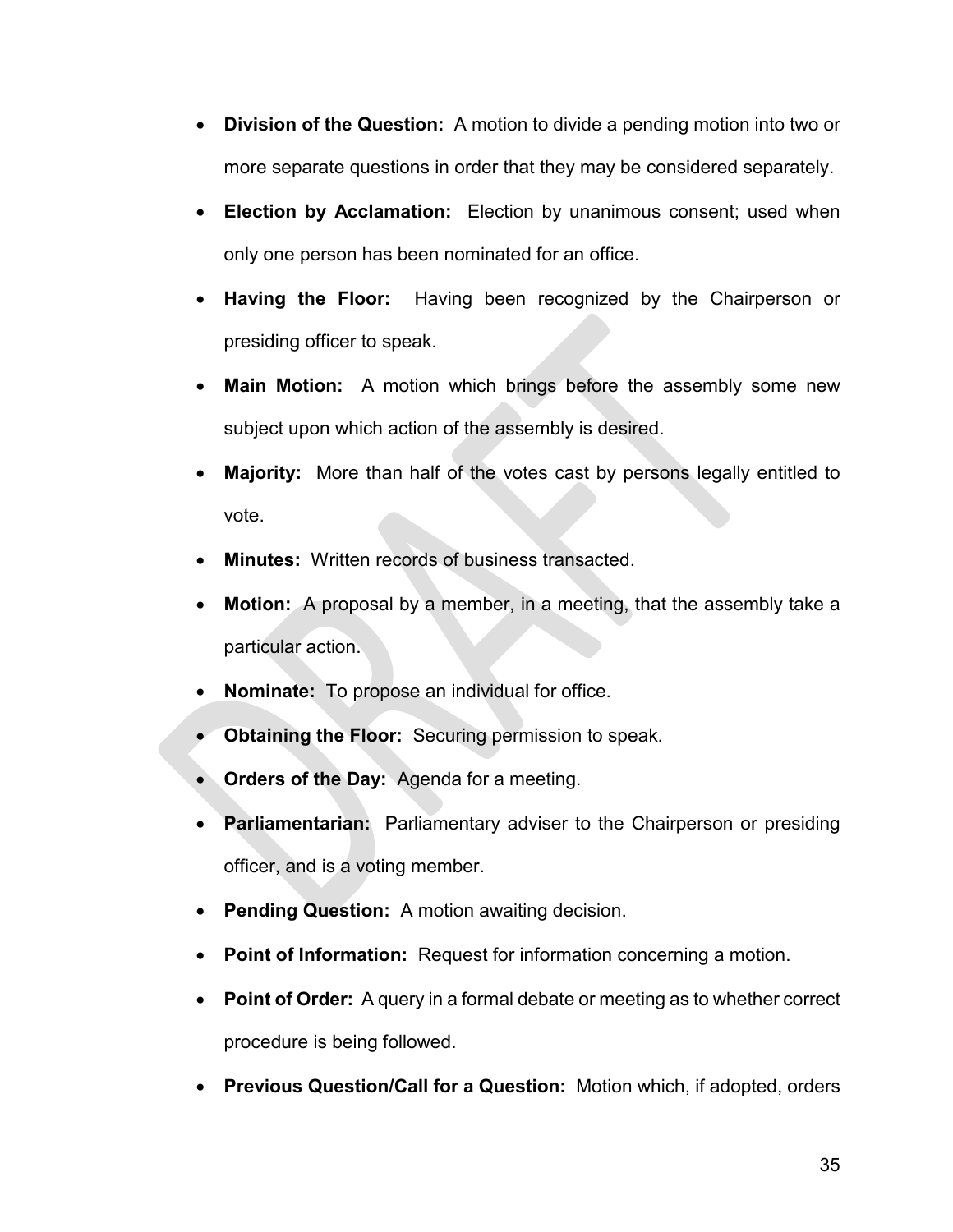an immediate vote.

- **Recess:** A short intermission.
- **Recognize:** To allow someone to obtain the floor in order to speak.
- **Roll Call Vote:** A procedure by which the vote of each member is formally recorded in the minutes.
- **Unanimous (or General) Consent:** A means of taking action on a motion without a formal vote. When a Chairperson or presiding officer perceives that there is little or no opposition to a motion before the assembly, business can often be expedited by the Chairperson's or presiding officer simply calling for objections, if any. If no objection is heard, the motion is adopted; if one member objects, the motion is brought to a formal vote by the usual procedure.
- **Voice Vote:** A vote taken by having members call out "aye" or "no" at the Chairperson's or presiding officer direction.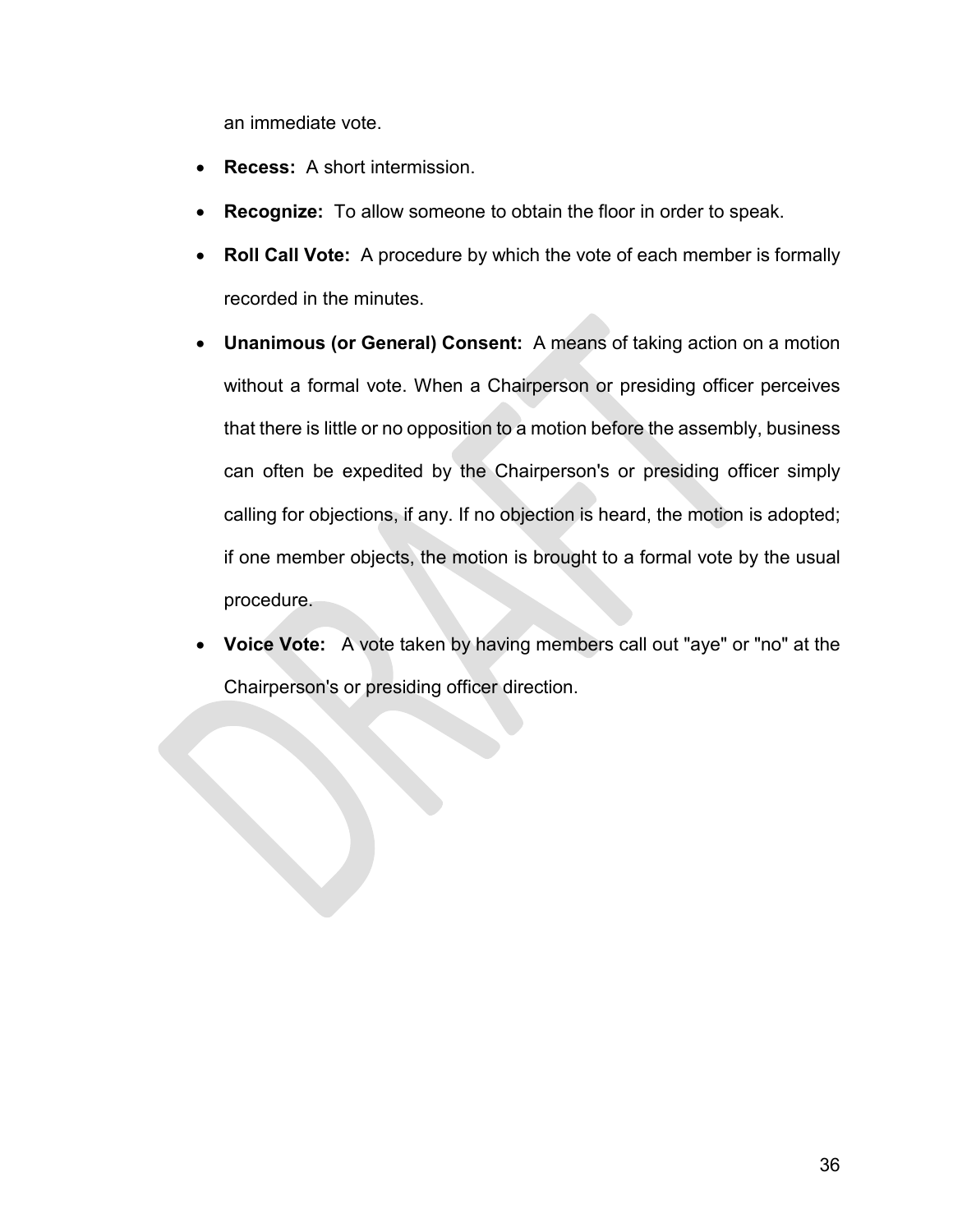# **APPENDIX 3: OPERATING NORMS AND CODE OF CONDUCT**

These LAUSD Operating Norms and Code of Conduct promote productive behavior among all members, guarantee the right of every person to express differing views and perspectives, and support the purpose and mission of the SSC and ELAC. All members of the CAC are subject to these requirements, during committee meetings and anytime present on or adjacent to a LAUSD site. As such all members must:

- 1. Keep students a priority in making decisions.
- 2. Listen attentively, speak respectfully and not interrupt while another is speaking.
- 3. Believe that we can agree to disagree and that there is more than one solution to a problem.
- 4. Members are to maintain cordial and respectful relationships with all CAC members, PCS staff, and members of the PAC and DELAC. Members must work together in the spirit of meaningful collaboration.
- 5. Abide by all District policies and procedures pertinent to the council's/committee's purpose and to my role and responsibility as a member of the council/committee.
- 6. Come to every meeting on time, ready to perform the duties of the council/committee.
- 7. Refrain from slander.
- 8. Not use my role for personal benefit or financial gain.
- 9. Disclose a conflict of interest, whether personal or financial, and recuse myself from debate or voting when necessary.
- 10.Abide by California's Brown Act, District policy, bylaws, and selected Robert's Rules of Order.
- 11.Remove District property from any District facility only when authorized to do so.
- 12.Confine my remarks to the issues discussed.

CAC members shall not disturb the assembly by doing any of the following in meetings or anytime I am present on or adjacent to a LAUSD site: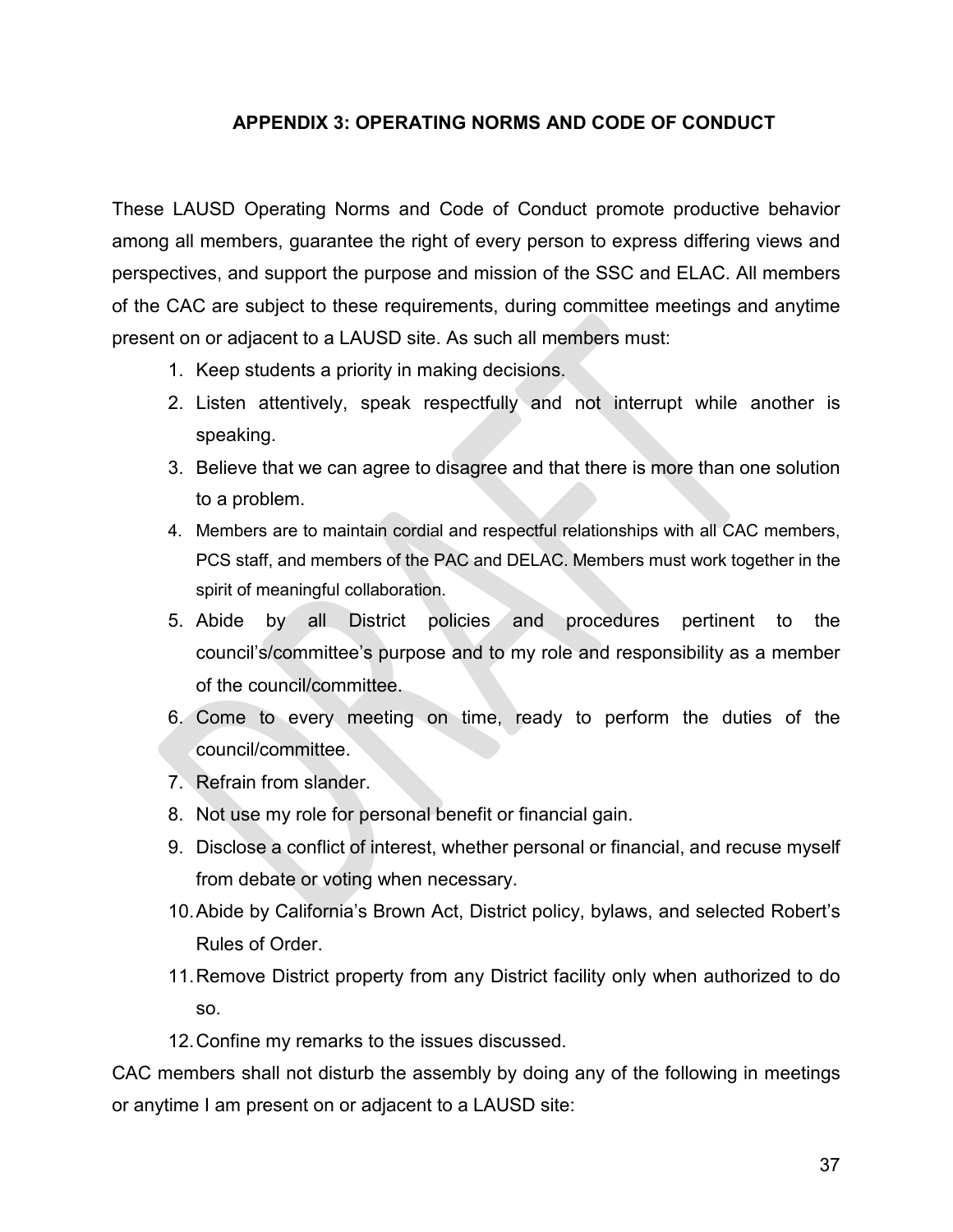1. Making personal or derogatory comments related to any person's ethnicity, race, sexual orientation, gender, age, disability, native language, immigration status or religion.

2. Engaging in name-calling, the use of profanity, or cursing, or yelling.

3. Threatening or engaging in verbal or physical attacks on any individual or group.

4. Stall the deliberations or actions of the council or committee by encouraging unnecessary delays.